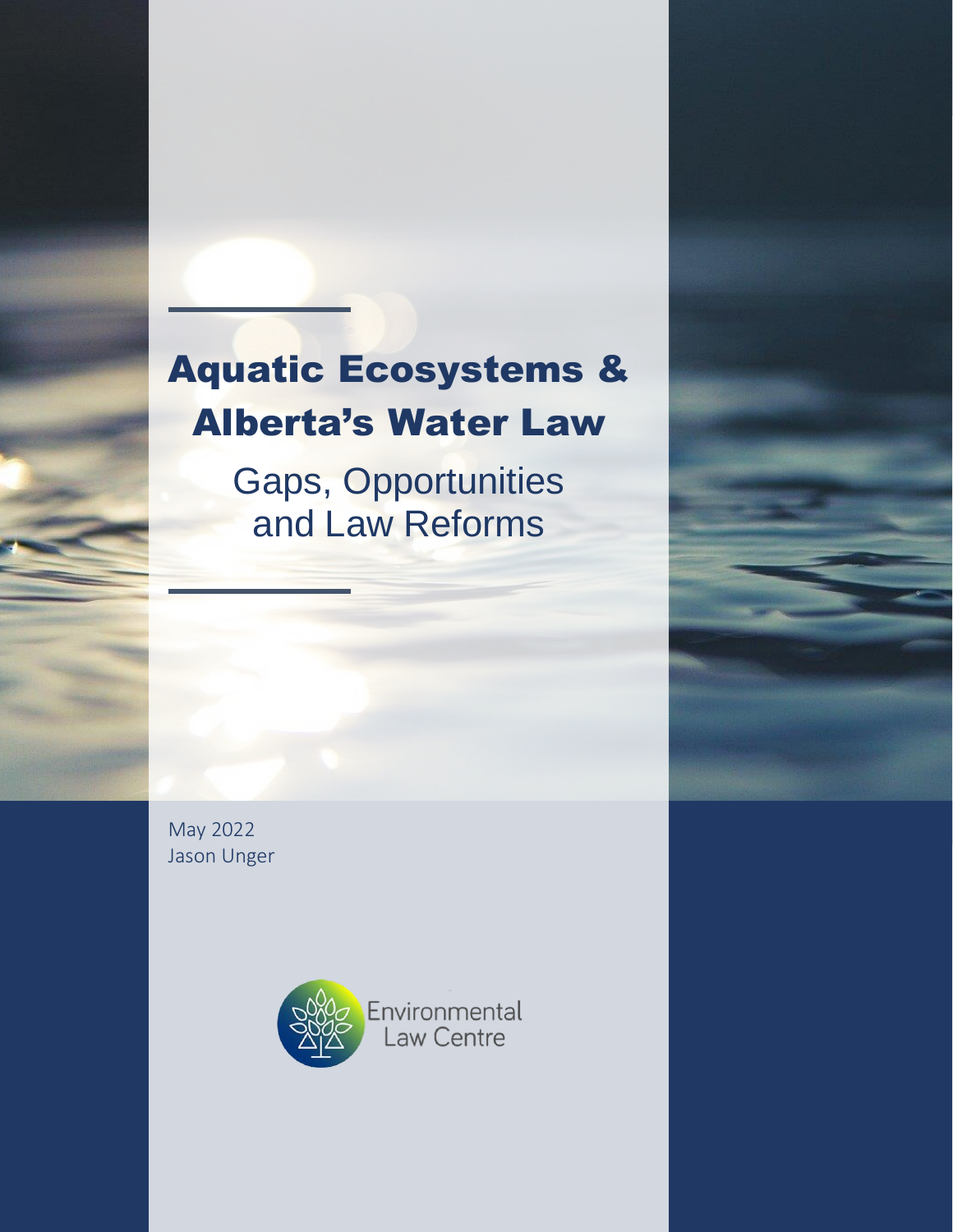# THE ENVIRONMENTAL LAW CENTRE (ALBERTA) SOCIETY

The Environmental Law Centre (ELC) has been seeking strong and effective environmental laws since it was founded in 1982. The ELC is dedicated to providing credible, comprehensive and objective legal information regarding natural resources, energy, and environmental law, policy, and regulation in the Province of Alberta. The mission of the Environmental Law Centre is to advocate for laws that will sustain ecosystems and ensure a healthy environment and to engage citizens in the laws' creation and enforcement. Our vision is a society where our laws secure an environment that sustains current and future generations and supports ecosystem health.

#### **Environmental Law Centre**

#410, 10115 – 100A Street Edmonton, AB T5J 2W2 Telephone: (780) 424-5099 Fax: (780) 424-5133 Toll-free: 1-800-661-4238 Email: [elc@elc.ab.ca](mailto:elc@elc.ab.ca) Website[: www.elc.ab.ca](http://www.elc.ab.ca/) Blog[: www.elc.ab.ca/blog/](http://www.elc.ab.ca/blog/) Facebook:<http://www.facebook.com/environmentallawcentre> Twitter: [https://twitter.com/ELC\\_Alberta](https://twitter.com/ELC_Alberta) To sign up for email updates visit:<http://elc.ab.ca/newsandmedia/news/>

> Copyright © 2022 Environmental Law Centre (Alberta) Society Charitable Registration #11890 0679 RR0001

If you require legal advice, you should contact a lawyer. Information in this report reflects the state of the law just prior to publication. Laws and regulations change periodically, and this necessitates a review to determine whether the information is up to date.

Photos unless otherwise indicated are courtesy unsplash.com and pixabay.com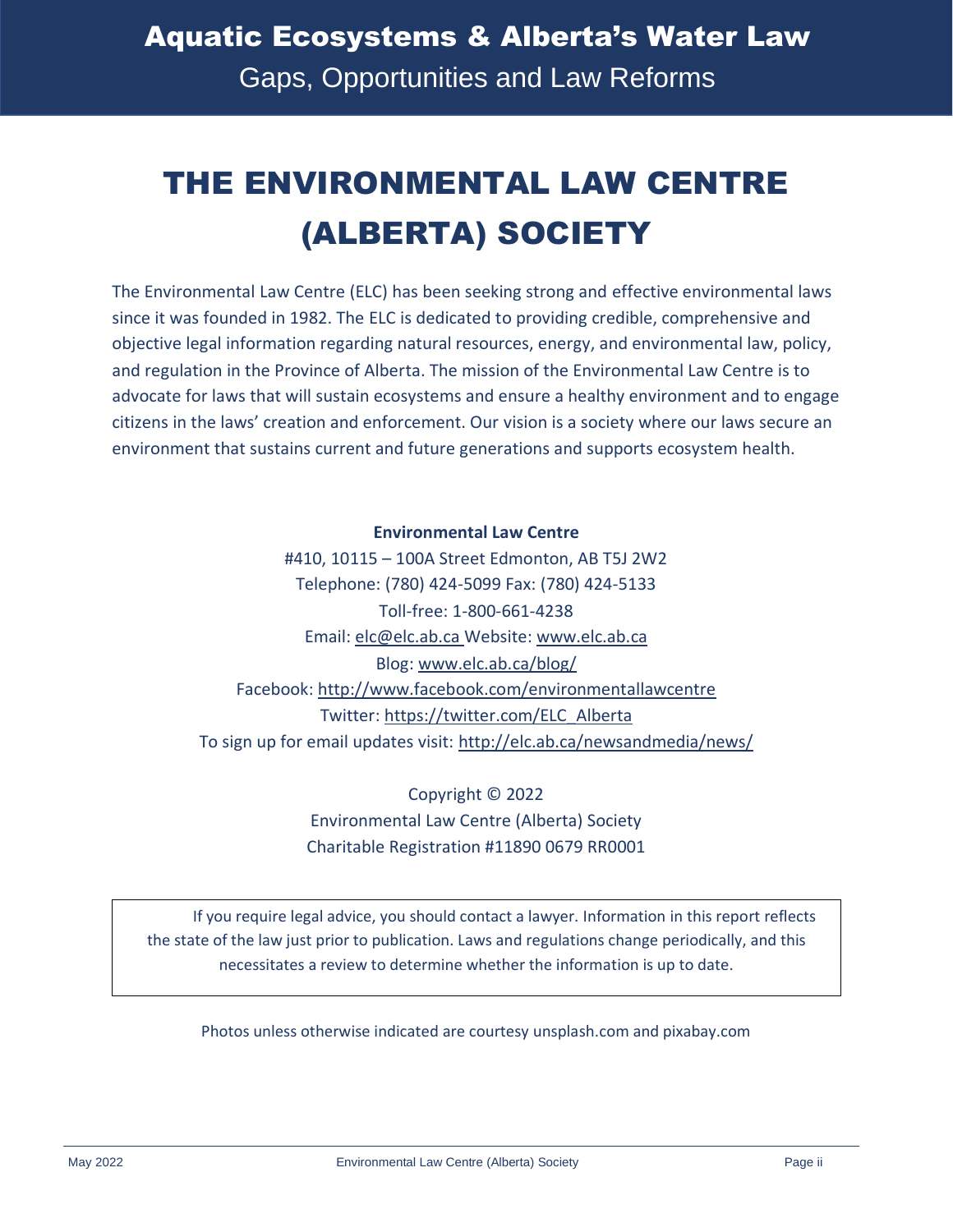## ACKNOWLEDGEMENT

The Environmental Law Centre thanks the Alberta Law Foundation for its financial support of the Water Law in Alberta project.

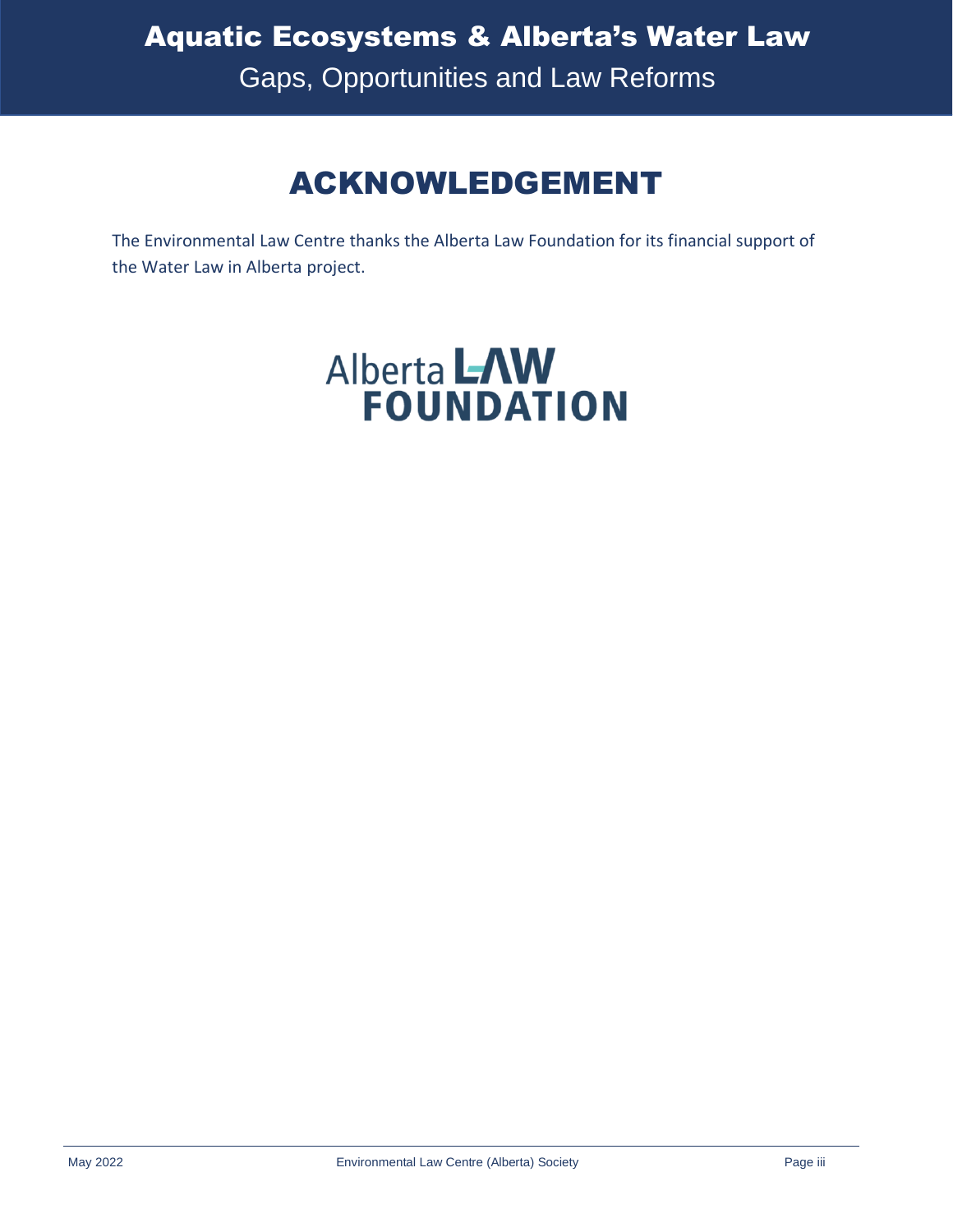## TABLE OF CONTENTS

| ı.  |           |                                                                             |  |  |  |
|-----|-----------|-----------------------------------------------------------------------------|--|--|--|
|     | А.        |                                                                             |  |  |  |
| Ш.  |           |                                                                             |  |  |  |
|     | Α.        |                                                                             |  |  |  |
|     | i.        |                                                                             |  |  |  |
|     | ii.       |                                                                             |  |  |  |
|     | iii.      |                                                                             |  |  |  |
|     | В.        |                                                                             |  |  |  |
| Ш.  |           |                                                                             |  |  |  |
|     | A.        |                                                                             |  |  |  |
|     | i.        |                                                                             |  |  |  |
|     | ii.       | Water quality and quantity connection: WCOs and licencing of diversions 15  |  |  |  |
|     | iii.      |                                                                             |  |  |  |
|     | В.        | Integrating land and water under the Alberta Land Stewardship Act17         |  |  |  |
|     | i.        | Integrating land and water management: Regional plans and opportunities for |  |  |  |
|     |           |                                                                             |  |  |  |
|     | ii.       |                                                                             |  |  |  |
|     | C.        |                                                                             |  |  |  |
| IV. |           |                                                                             |  |  |  |
|     | <b>A.</b> |                                                                             |  |  |  |
|     | i.        |                                                                             |  |  |  |
|     | ii.       |                                                                             |  |  |  |
|     | В.        |                                                                             |  |  |  |
| V.  |           |                                                                             |  |  |  |
|     | A.        |                                                                             |  |  |  |
|     | i.        |                                                                             |  |  |  |
|     | В.        |                                                                             |  |  |  |
|     | C.        |                                                                             |  |  |  |
|     |           |                                                                             |  |  |  |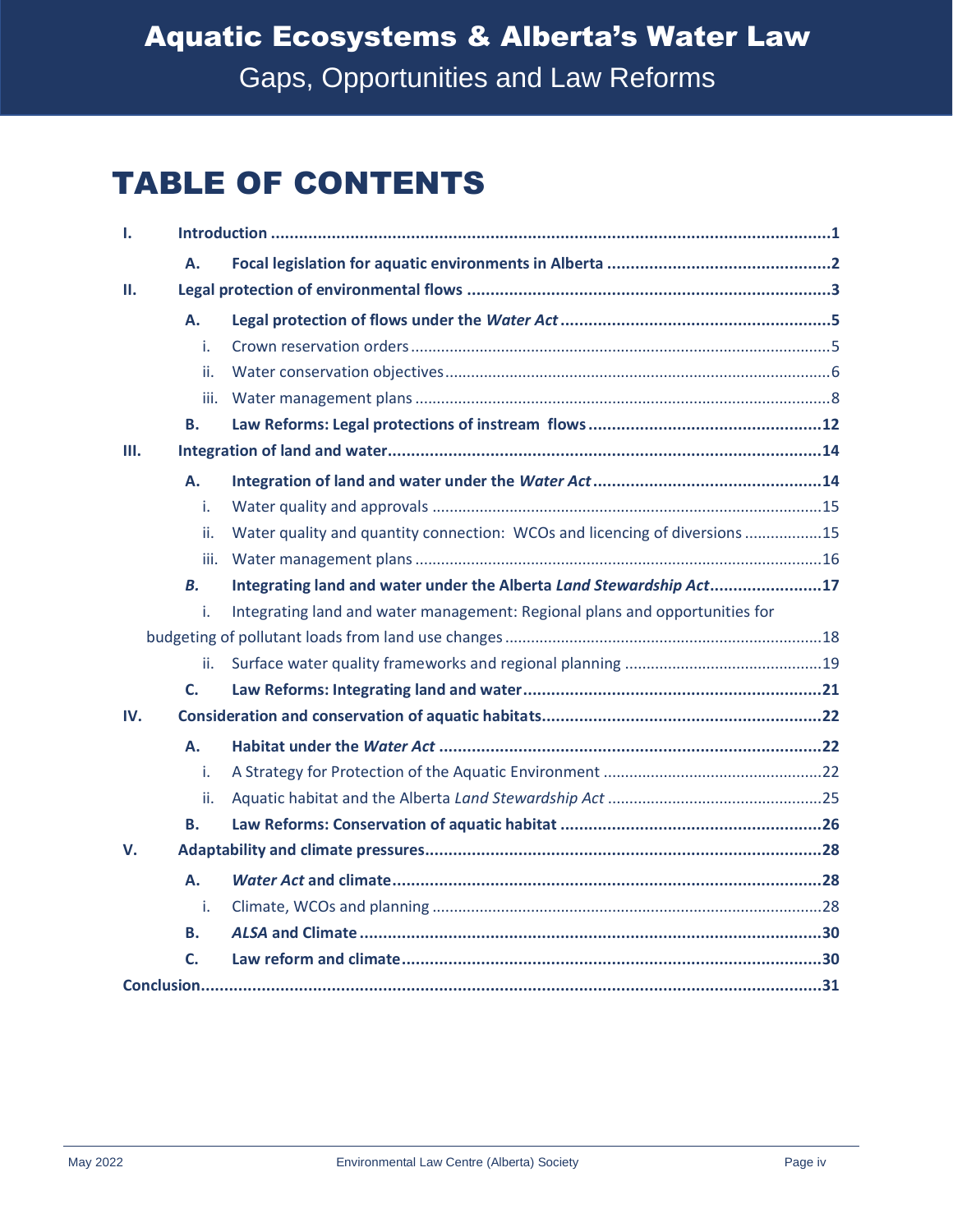

## Aquatic Ecosystems & Alberta's Water Law Gaps, Opportunities and Law Reforms

### <span id="page-4-0"></span>I. Introduction

This report looks at the gaps and opportunities in Alberta's water law to ensure the province's aquatic ecosystems are protected. The report is framed within the ELC's proposed policy objective for aquatic systems.

**Alberta's water resources are managed or restored to levels where resource use is sustainable, where aquatic species diversity and abundance is maintained, and aquatic ecosystems are resilient to climate variability.** <sup>1</sup>

It is within this policy objective framing that the report seeks to answer whether Alberta's water law is effective. The report focuses on four foundational pillars that are needed to ensure the regulatory system provides functional support and accountability for the ELC's proposed policy objective.

These key law and policy pillars are:

- 1. Legal protection of environmental flows;
- 2. Integration of land and water management;

<sup>1</sup> Jason Unger, *Future Flows: Climate resilience, environmental flows and Alberta's water law* (Edmonton: Environmental Law Centre, 2019), online: [https://elc.ab.ca/?smd\\_process\\_download=1&download\\_id=53257.](https://elc.ab.ca/?smd_process_download=1&download_id=53257)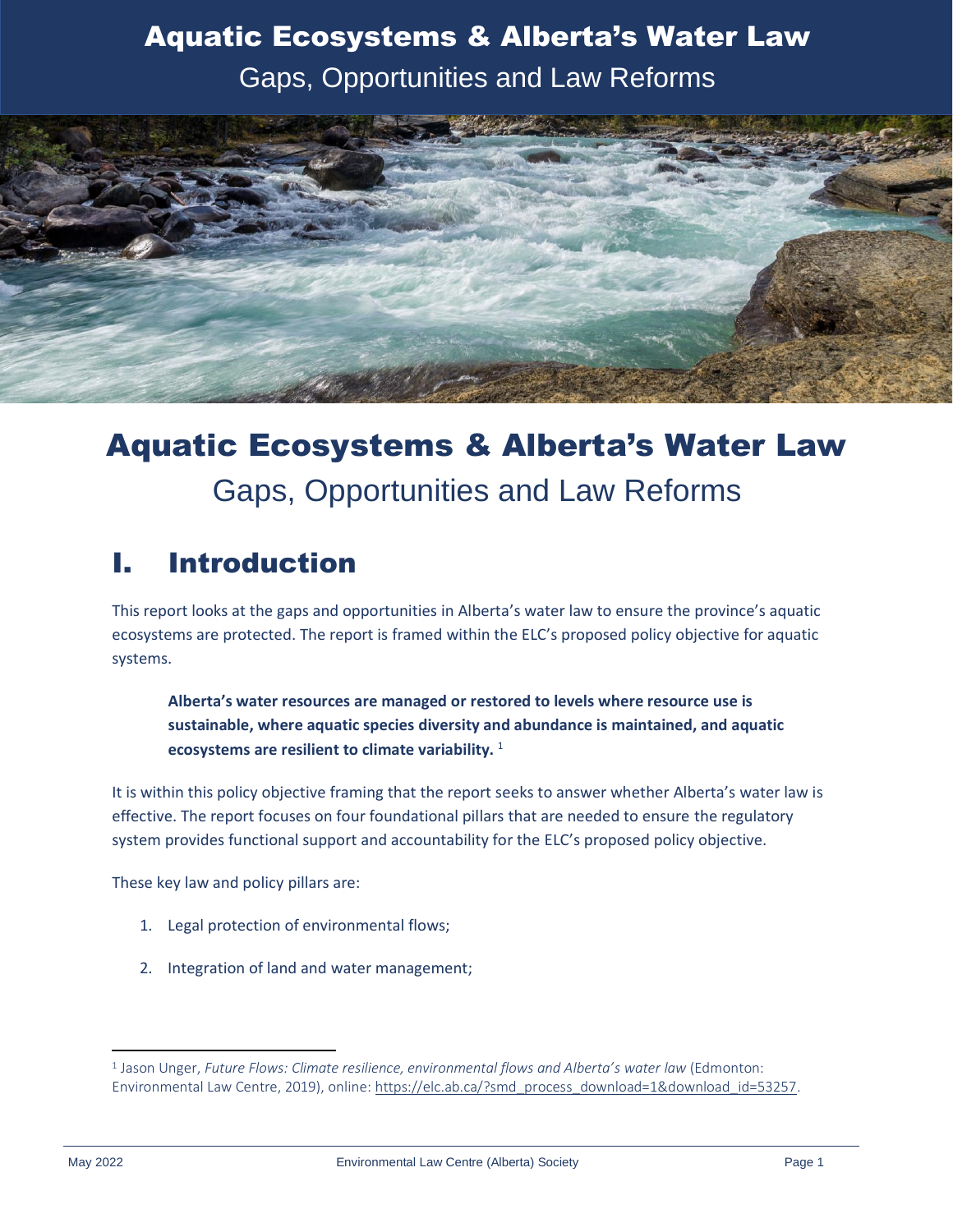- 3. Consideration and conservation of aquatic habitat; and
- 4. Adaptable water management that is responsive to water supply issues and evolving climate pressures.

Each pillar is reviewed with a focus on two areas: first, we review and highlight how existing legislation may be used to support these policy pillars, and second, we highlight law and policy reforms that may be necessary to reach the policy objective. Where applicable, the report identifies opportunities to harness the unrealized potential of the *Water Act,* identifies opportunities and gaps in Alberta's regional planning system and identifies central legislative barriers that require law reforms.

### <span id="page-5-0"></span>A. Focal legislation for aquatic environments in Alberta

The law and policy focus of this report is provincial legislation that has the most direct implications for water planning and management in the province. This includes the *Water Act* and the *Alberta Land Stewardship Act*. The report does not deal directly with federal legislation such as the federal *Fisheries Act.* Furthermore, this report focuses both on opportunities under existing legislation as well as on potential law reforms. Our focus is on what Alberta law should do to achieve the policy objectives stated above.

The *Water Act* is the province's central piece of legislation that deals with water diversion and use, and broadly regulates activities that impact on water. The *Water Act* regulates activities that either directly impact on water flow (both surface and ground) or have a risk of impacting the aquatic environment (e.g., erosion and sedimentation) whether occurring on land or in the water.

Several pieces of legislation augment and work alongside the *Water Act*. For instance, point source pollution is addressed by the *Environmental Protection and Enhancement Act* (*EPEA*) <sup>2</sup> which regulates various types of activities, with a focus on a risk basis, and is typically used to dictate standards and concentrations of authorized pollutants into a water body or groundwater. Other water relevant pieces include sector specific law and policy (such as the *Forests Act*, the *Agricultural Operations Practices Act*, the *Oil and Gas Conservation Act, Mines and Minerals Act and their respective regulations and policies*)<sup>3</sup>. In addition, water quality can be directly impacted by land use regulated by municipalities under the

<sup>2</sup> R.S.A. 2000, c. E-12.

<sup>3</sup> *Forests Act*, R.S.A. 2000, c. F-22, *Agricultural Operation Practices Act*, R.S.A. 2000, c. A-7, *Oil and Gas Conservation Act*, RSA 2000, c. O-6, *Mines and Minerals Act*, R.S.A. 2000, c. M-17.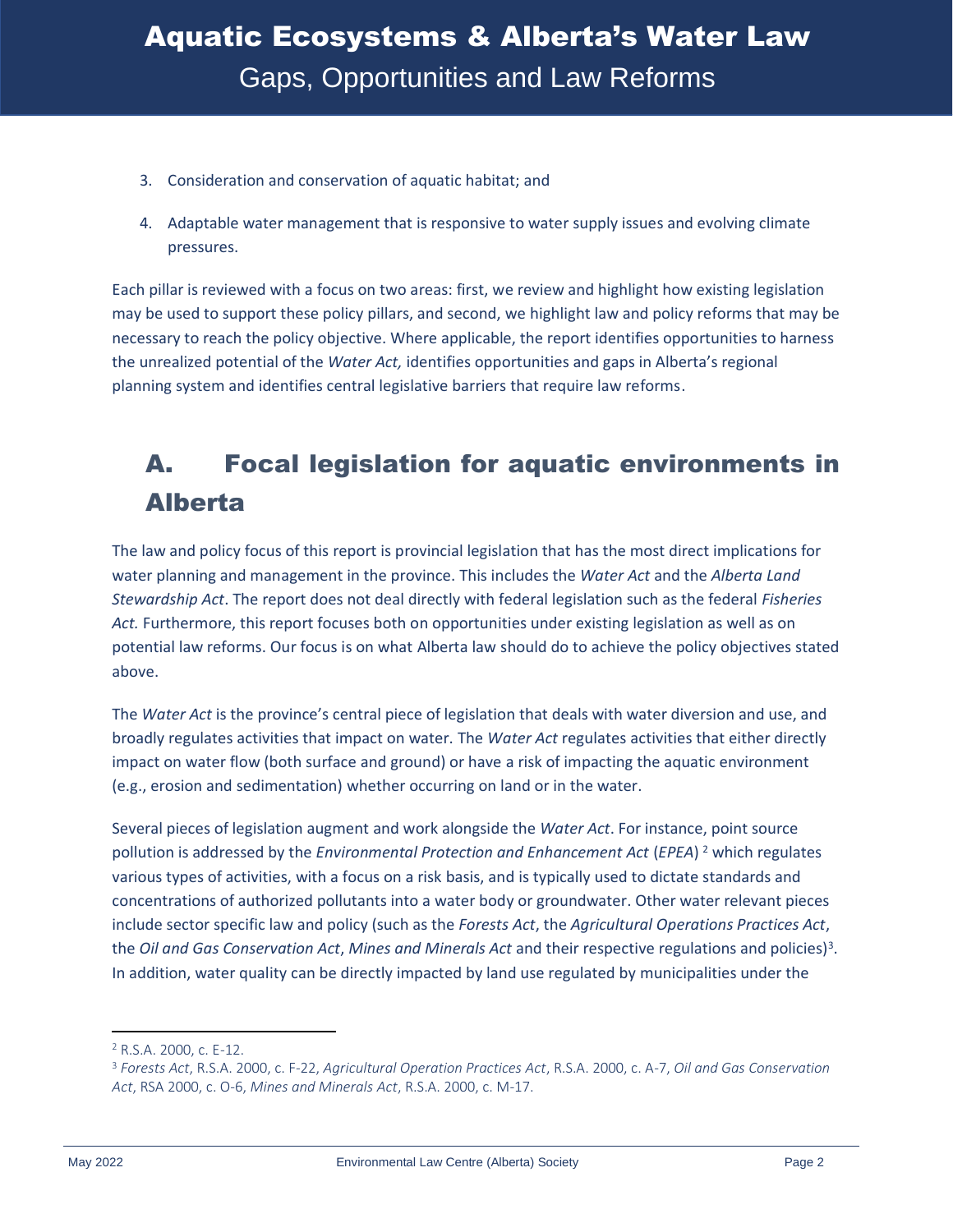*Municipal Government Act*).<sup>4</sup> Finally, operation of the provincial *Public Lands Act* will be relevant to both the beds and shores of Crown owned water bodies (see the ELC's publication: [Water Law in Alberta: A](https://elc.ab.ca/?smd_process_download=1&download_id=95115)  Comprehensive Guide – [Chapter 1 Land Ownership and Use\)](https://elc.ab.ca/?smd_process_download=1&download_id=95115) as well as to land use on public lands.<sup>5</sup>

The Alberta Government also passed regional planning legislation - the *Alberta Land Stewardship Act* (ALSA) – in 2009. ALSA enables the creation of binding regional and sub-regional plans which can have direct impacts on water management.

We focus this report on the *Water Act* as it often is relevant to the operations of all the relevant sectors insofar as it can drive, and indeed, determine whether an activity should proceed. This, however, requires that the department, and the government as a whole, earnestly consider and plan for how water will be managed in the future.

We also consider use of the *ALSA* as it provides some novel opportunities to evolve certain aspects of water management.

### <span id="page-6-0"></span>II. Legal protection of environmental flows

"Environmental Flows" are often used synonymously with ecological flows or instream flow needs and which have been described by the Instream Flow Council as the flow needed "to preserve the process and functions of the river ecosystem"<sup>6</sup> The Instream Flow Council further highlights that environmental flows are comprised of five components: "hydrology, geomorphology, biology, water quality and connectivity."<sup>7</sup>

In this section we set out different approaches, under existing water laws and with reforms, to reach a higher level of transparency and accountability around maintaining and restoring environmental flows in the province.

There are a variety of tools found in the *Water Act* that have not met their potential in maintaining and restoring environmental flows. This includes proactive use and licencing of instream flows to meet water conservation objectives (WCOs) and a robust and strategic engagement of water management planning under the Act.

<sup>4</sup> *Municipal Government Act*, RSA 2000, c. M-26.

<sup>5</sup> *Public Lands Act*, RSA 2000, c. P.

<sup>&</sup>lt;sup>6</sup> Instream Flow Council "FAQ", online: [https://www.instreamflowcouncil.org/faq/.](https://www.instreamflowcouncil.org/faq/)

<sup>7</sup> *Ibid*.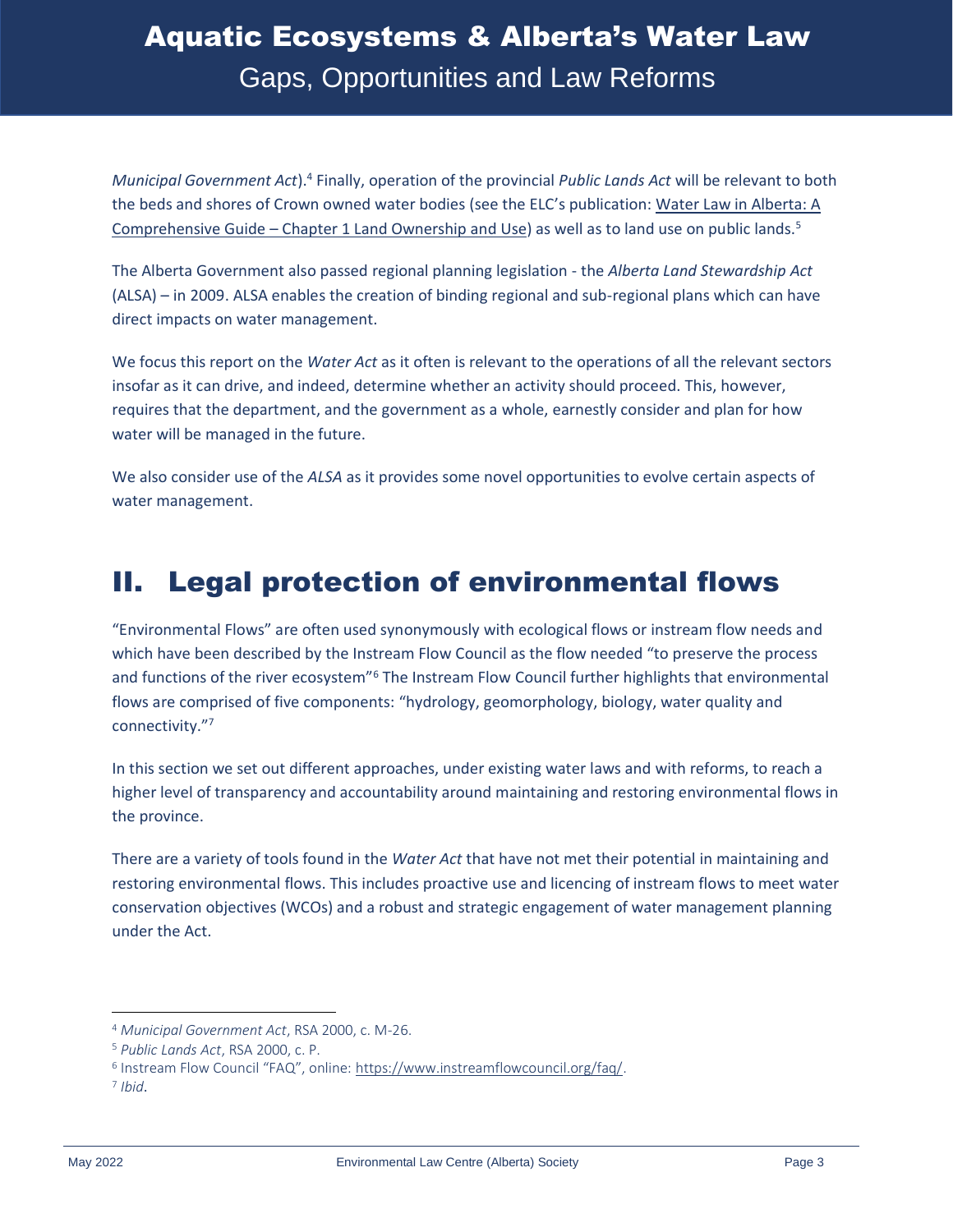Admittedly, in some parts of the province where allocations of water are high, such as the South Saskatchewan River Basin (SSRB), opportunities for effective use of the *Water Act* for the protection of the aquatic environment are more limited as the structure of the Act and historically issued licences ensures that environmental flows have such low priority as to be of minimal value (discussed further below). For these areas, law reforms are required to ensure accountability for aquatic ecosystems (outlined below). It is recognized that law reform may be more challenging in water short areas due to the political entrenchment of vested interests in the status quo of water diversions.<sup>8</sup>. In this regard, alternative approaches to law reform are highlighted.

An effective and accountable environmental flow regime can be realized by ensuring legally enforceable protection for specified ecosystem-based flows. A continued focus on discretionary action and licencing conditions in inadequately to ensure clear accountability around maintaining environmental flows.

As described in *[Water Law in Alberta: A Comprehensive Guide](https://elc.ab.ca/?smd_process_download=1&download_id=95116) – Chapter 2 Use and Flow of Water*, Alberta's *Water Act* adheres to a historic "prior allocation" approach in licencing water diversions, meaning that the earlier the licence is issued in time, the higher the priority the licencee has. It is within this legal prioritization system that attaining a significant level of priority for environmental flows is required to assure a level of accountability to maintain and protect these flows.

What does accountability look like within the current system? Accountability for flows operates to provide legally enforceable flows for instream needs.<sup>9</sup>

Under the *Water Act*, a level of accountability is feasible in much of the province through the issuance of a Crown reservation order or the use of water conservation objectives (WCO) and the issuance of Crown licences to protect the priority of WCO licenced flows. This is discussed further below in relation to recommended law reforms.

Importantly, for the more heavily allocated southern portion of the province, where accountability and legal priority for environmental flows is more elusive, there is an outstanding question about when and

<sup>&</sup>lt;sup>8</sup> This is reflected in recent announcements of public funding in support of irrigation expansion, further entrenching reliance on specific water supplies and justified due to being within historic water allocation decisions. The government of Alberta has committed over \$350 million dollars to increased storage and efficiency projects over the last couple of years. See David Opinko, "Province announces \$118M to modernize irrigation in Southern Alberta farmland" Lethbridge News Now, Nov 12, 2021, online: [https://lethbridgenewsnow.com/2021/11/12/province](https://lethbridgenewsnow.com/2021/11/12/province-announces-118m-to-modernize-irrigation-in-southern-alberta-farmland/)[announces-118m-to-modernize-irrigation-in-southern-alberta-farmland/](https://lethbridgenewsnow.com/2021/11/12/province-announces-118m-to-modernize-irrigation-in-southern-alberta-farmland/) and Eloise Therien, "'Historic' \$815M irrigation investment announced for southern Alberta agriculture", Global News October 9, 2020, online: [https://globalnews.ca/news/7390080/815m-irrigation-southern-alberta-agriculture/.](https://globalnews.ca/news/7390080/815m-irrigation-southern-alberta-agriculture/)

<sup>9</sup> These flows should be managed and reflected at an appropriate time step to ensure that the structure and function of the aquatic system is maintained. See Locke, A. and Paul, A. *A Desk-Top Method for Establishing Environmental Flows In Alberta Rivers and Streams, Government of Alberta* (Edmonton: Government of Alberta, 2011).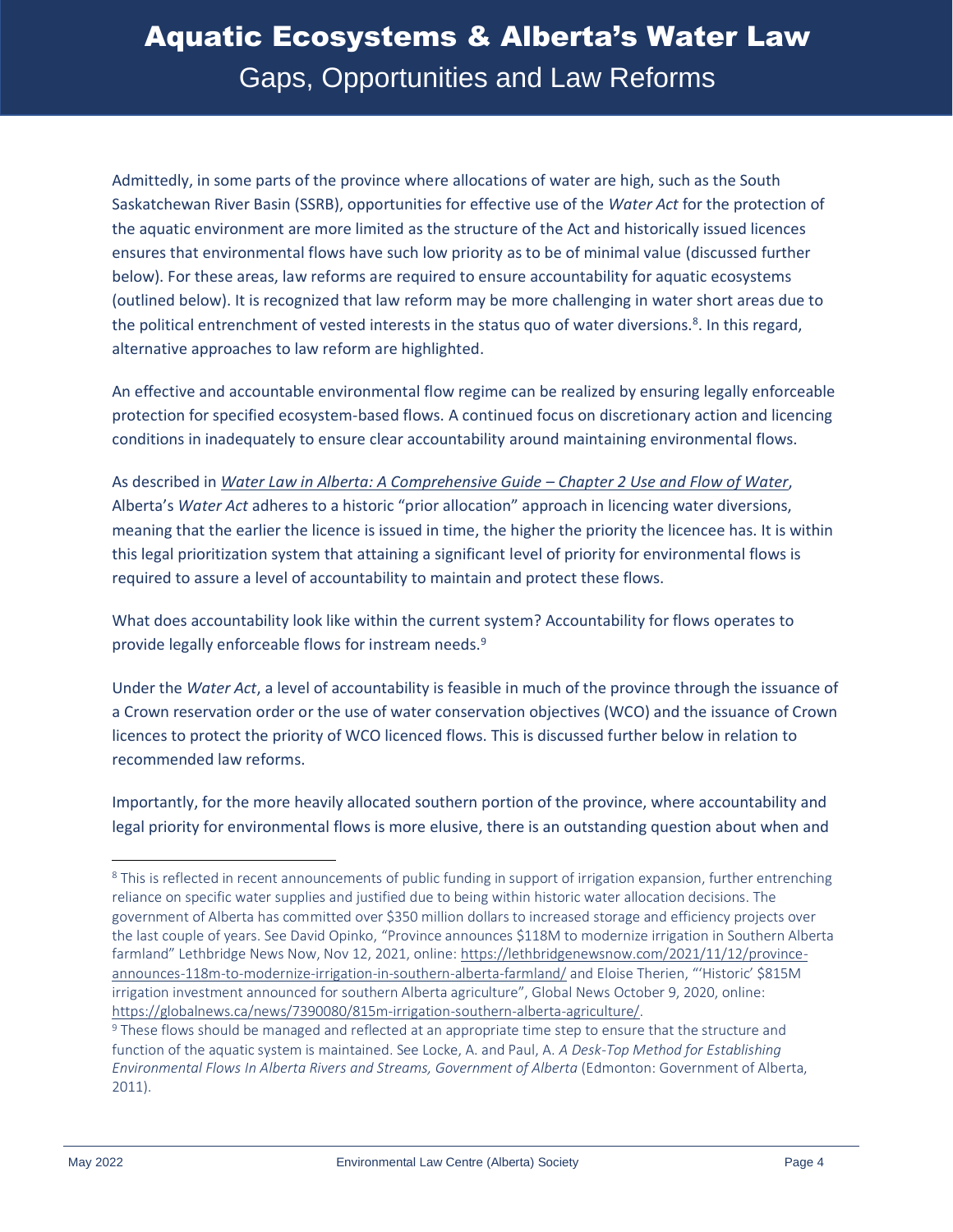how the Director could curtail diversions on historic licences as the conditions on these licences provided a very general discretion to limit diversions at the government's discretion. For example, see [Future Flows: climate resilience, environmental flows and Alberta's water law](https://elc.ab.ca/?smd_process_download=1&download_id=53257) where licence conditions are highlighted (pages 19-21).

### <span id="page-8-0"></span>A. Legal protection of flows under the Water Act

#### <span id="page-8-1"></span>**i. Crown reservation orders**

The *Water Act* allows the Minister to issue an order to reserve unallocated water for any purpose and prescribe a priority number for the reserved water - a Crown reservation order. <sup>10</sup> Crown reservation orders have been issued in the past; however, there has never been a reservation order limiting the purpose of the reserve water to instream flows solely for aquatic ecosystems (outlined further below). An order can constrain how the Director manages the water and therefore having a more narrowly prescriptive order would provide additional clarity and accountability for environmental flows.<sup>11</sup>

Crown reservation orders are an unrealized tool for specifying use for instream flows. The Minister has discretion to identify scientific flows, reserve them and allocate them with the priority of the date the order was issued. In terms of priorities among licences, the use of Crown reservations is a mechanism of reserving a priority for that water that is subject to the order. In this way the water subject to the reservation will have a priority over licences issued after the order is made.

To date, the main Crown reservation order that remains in place in Alberta is the *Bow, Oldman and South Saskatchewan River Basin Water Allocation Order* which reserves water for specific purposes, allowing the Director to issue licences for use by First Nations, for water conservation objectives and for storage if it is for the protection of the aquatic environment, and for improving availability of water to existing licence holders and registrants.<sup>12</sup>

A more focused and limited order could be issued in different basins and sub-basins in the province for the purpose of maintain instream flows. Alternatively, the order could reserve water for allocation to limit the uses to those that are least consumptive or least impairing (in terms of return water quality).

It is important to note that the accountability of such a system still relies on government discretion in relation to the exercise of priority. The administration of priority among users is at the discretion of the

<sup>10</sup> *Water Act* at s.35.

<sup>11</sup> *Ibid*.

<sup>12</sup> AR 171/2007.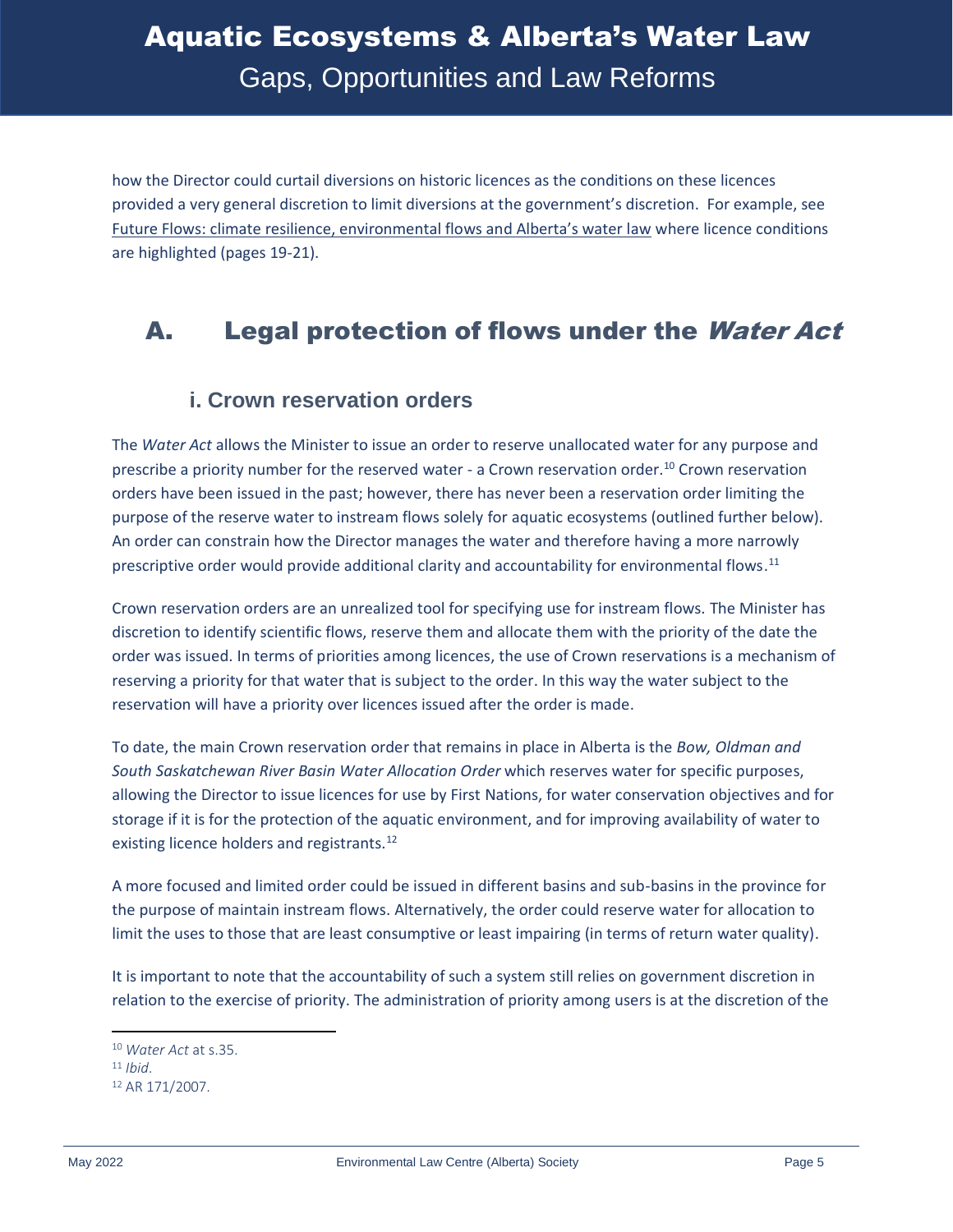Director and similarly enforcement of priority among users via water management orders is discretionary.<sup>13</sup> This means that even where a specific amount of water is allocated pursuant to the Crown Reservation Order there is reliance on the Crown to "call" their priority over those with later priority. This applies similarly to licences that are issues for the protection of water conservation objectives as discussed below.

#### <span id="page-9-0"></span>**ii. Water conservation objectives**

Water conservation objectives (WCOs) are a tool under the *Water Act* that can be used for the conservation of the quality and flow of water. The purposes of the water conservation objective can include: 14

- (i) protection of a natural water body or its aquatic environment, or any part of them,
- (ii) protection of tourism, recreational, transportation or waste assimilation uses of water, or
- (iii) management of fish or wildlife.

The WCO can include "water necessary for the rate of flow of water or water level requirements".<sup>15</sup> It is important to note that a WCO can, but need not, be based in science, as a variety of potential purposes are outlined in the Act.

WCO's can gain priority over other licenced uses where the government issues a licence for that purpose.<sup>16</sup> It is interesting to note that the *Water Act* provided a specific window for Crown licenced priority by providing that the priority of a WCO licenced within 5 years of the *Water Act* coming into force would be the date the Act came into force. That is to say, a Crown licence issued for a WCO in 2004 would have had a priority of Jan 1, 1999 (when the Act came into force).

The apparent purpose of the legislative approach provision was to ensure that WCOs could be given the highest priority feasible, as a new water protection tool under the Act. Notwithstanding this legislative intention the author is not aware of any WCOs being licenced within the time frame, nor have licences been issued from Crown reserves for the purpose of protecting instream flows. This was a harbinger of things to come in terms of setting and licencing of WCOs (with the exception of licencing some water holdbacks as part of the water licence transfer system, discussed further below).

<sup>13</sup> See *Water Act* at ss. 27-32.

<sup>14</sup> *Water Act* at s.1 (hhh).

<sup>15</sup> *Ibid*.

<sup>16</sup> *Water Act* at s.51(2).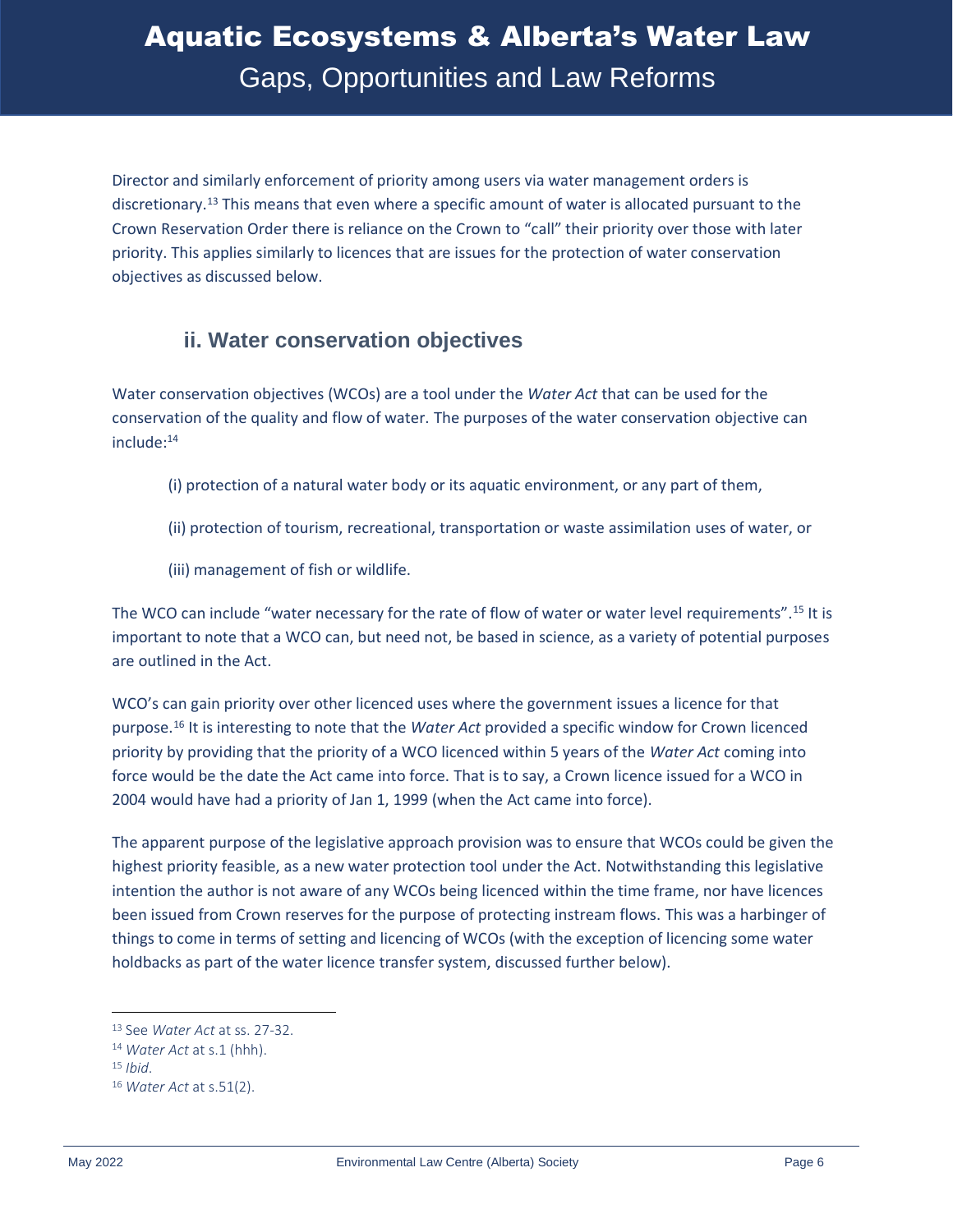The identification and licencing of WCOs are a major area of unrealized potential under the *Water Act*. Since the passing of the *Water Act* there have been numerous recommendations to establish WCOs across the province. The multi-stakeholder Alberta Water Council (AWC) recommended getting WCOs in place as did the government's own 2009 Action Plan. The AWC recommended accelerating action on the setting of WCOs in the reviews it conducted in 2012.<sup>17</sup> The AWC also recommended (in its report on water allocation) that the Government set interim WCOs for all basins by 2010 to be considered "protected water" and that the WCOs be formalized and reviewed on a ten year cycle.<sup>18</sup> Further the AWC recommended that the Government of Alberta itself participate in the water transfer market "where necessary and acquire licences, preferably senior, to achieve the WCO in each major basin".<sup>19</sup>

The government's 2009 Water for Life Action Plan called for WCOs to be completed for all basins by 2015.<sup>20</sup> Notwithstanding this apparent government intent, the use of WCOs as proactive planning tool has failed to materialize.<sup>21</sup>

#### *a) WCOs, licence renewals and water allocation transfers*

Beyond the priority gained for a WCO when it is licenced to the Crown, there are other ways that WCOs are relevant. Specifically, renewal of a licence under s.60(3)(c) of the Act may be refused where a WCO is not being met. This is particularly relevant for those areas of Alberta where a significant number of licences were issued following the coming into force of the *Water Act*.

Specific to the South Saskatchewan River Basin, WCOs have also been used (and licences issued) where water conservation holdbacks are mandated by government where there is a water allocation transferred between two parties. Unfortunately, for a heavily allocated basin this is of minimal utility unless there are significant numbers of transfers of high volumes, resulting in significant holdbacks. A

<sup>&</sup>lt;sup>17</sup> Alberta Water Council, Review of Implementation Progress of Water for Life, 2009-2011 (Edmonton, Alberta Water Council, 2012), online:

[https://www.awchome.ca/uploads/source/Publications/Water\\_for\\_Life/WFLIR\\_Review\\_Report\\_09-11.pdf](https://www.awchome.ca/uploads/source/Publications/Water_for_Life/WFLIR_Review_Report_09-11.pdf) at recommendation #2.

<sup>&</sup>lt;sup>18</sup> Alberta Water Council, *Recommendations for Improving Alberta's Water Allocation Transfer System*, (Edmonton: Alberta Water Council, 2009), online:

[https://www.awchome.ca/uploads/source/Publications/Project\\_Team\\_Reports/WATSUP\\_web\\_FINAL.pdf](https://www.awchome.ca/uploads/source/Publications/Project_Team_Reports/WATSUP_web_FINAL.pdf) at recommendation 1.

<sup>19</sup> *Ibid*. at recommendation 4.

<sup>20</sup> Government of Alberta, *Water for Life: Action Plan* (Edmonton: Government of Alberta, 2009), online: [https://open.alberta.ca/dataset/2a91e8c6-ea9a-44c4-a76d-cd35a9a296f7/resource/49531a5a-e16c-4250-a9a4-](https://open.alberta.ca/dataset/2a91e8c6-ea9a-44c4-a76d-cd35a9a296f7/resource/49531a5a-e16c-4250-a9a4-0028fa500854/download/2009-waterforlife-actionplan-nov2009.pdf) [0028fa500854/download/2009-waterforlife-actionplan-nov2009.pdf.](https://open.alberta.ca/dataset/2a91e8c6-ea9a-44c4-a76d-cd35a9a296f7/resource/49531a5a-e16c-4250-a9a4-0028fa500854/download/2009-waterforlife-actionplan-nov2009.pdf)

 $21$  A WCO can be established by the Director with the requirement that public consultation occurs. The nature of this public consultation is discretionary (within reason) under the Act (s.15(2)).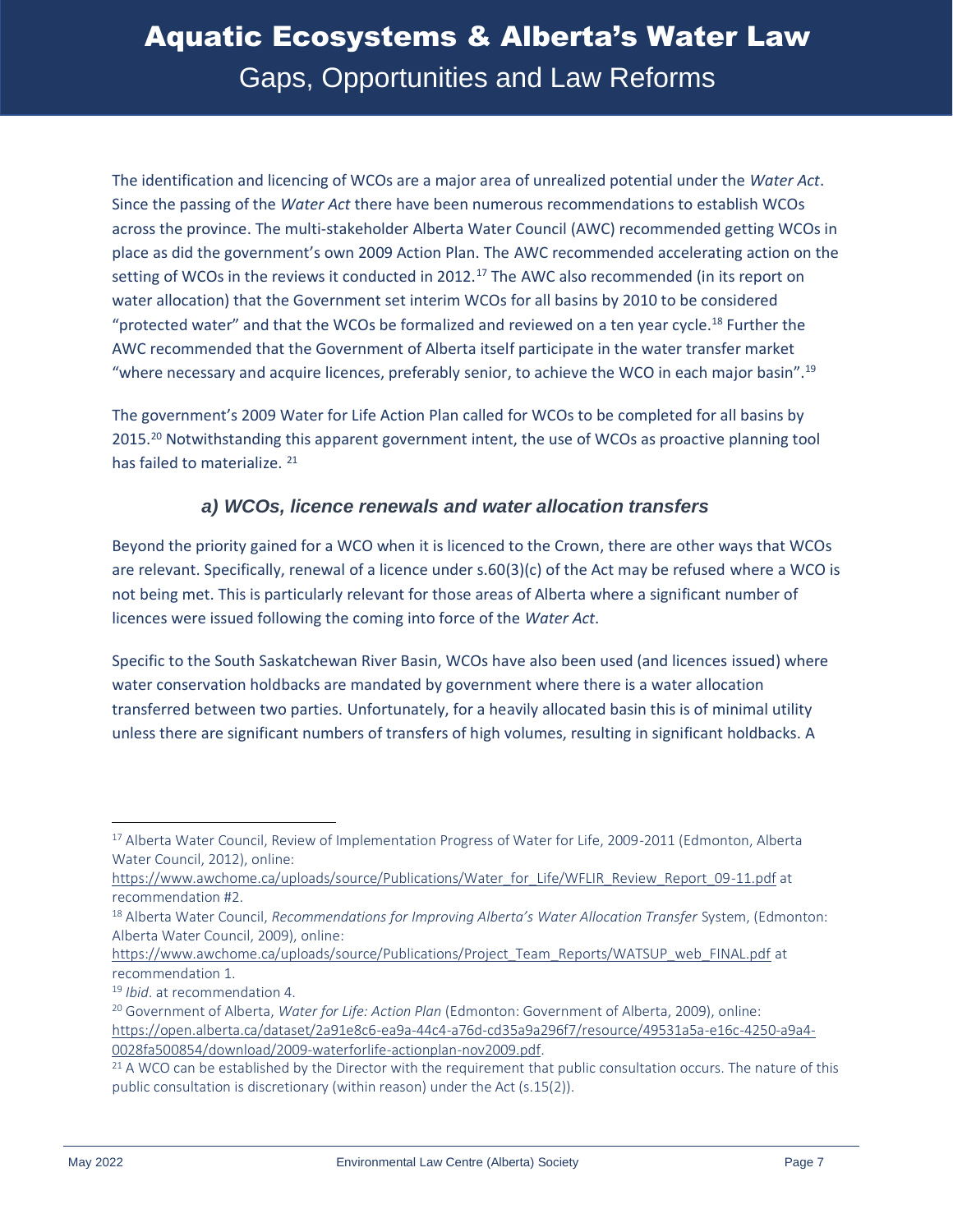2018 review of the water management plan undertaken by the Bow River Basin Council in this region found that the holdbacks did not contribute significantly to protecting the aquatic system.<sup>22</sup>

#### *b) WCOs and transparency in meeting flows*

A key challenge with the use of WCOs relates to transparency in how WCOs are monitored, reported, and licenced. This includes the lack of tracking and reporting around how often a WCO is met and a lack of centralization and public reporting on the licencing of WCOs for this purpose. For example, there is a WCO set in the Approved Water Management Plan for the South Saskatchewan River Basin (Alberta), however, how often the WCO is being met or not has not been publicly reported. This, in turn, makes it very difficult to evaluate whether government discretion is being exercised appropriately to protect instream flows. It also makes it difficult to assess whether specific areas of the province should have WCOs revisited (for instance in upstream reaches).

The government has been slow to identify WCOs and has largely ceased pursuing water management plans since 2006 (with the one exception of the Battle River basin plan). Instead, the government has relied on other policies, such as the Surface Water Allocation Directive. While this Directive is instructive and useful in shaping how discretion is exercised it still doesn't bring the same accountability and transparency of a legally protected flow.

#### **Recommendations:**

- *1. Prioritize reaches and basins for Crown reservations orders and WCOs.*
- *2. Ensure WCOs are set at ecologically appropriate levels (i.e., place based at appropriate reach level).*
- *3. Ensure that the meeting of WCOs are tracked and publicly reported.*
- *4. Initiate a strategy and action plan for providing priority protected water in basins where instream flows are at risk (i.e., a triage approach for prioritizing reaches).*

#### <span id="page-11-0"></span>**iii. Water management plans**

With the passage of the *Water Act,* a system by which Albertans could plan for the future allocations and decisions around water was codified. Yet, it can be said that this planning function has been

<sup>&</sup>lt;sup>22</sup> Basin Advisory Committees for the Bow River, Oldman River, Red Deer River and South Saskatchewan (sub-basin) River, *Review of the Implementation of the Approved Water Management Plan for the South Saskatchewan River Basin,* (October 2018) at p. 12, online: [https://www.brbc.ab.ca/brbc-documents/publications/285-final-report](https://www.brbc.ab.ca/brbc-documents/publications/285-final-report-review-of-the-implementation-of-the-approved-wmp-for-the-ssrb)[review-of-the-implementation-of-the-approved-wmp-for-the-ssrb.](https://www.brbc.ab.ca/brbc-documents/publications/285-final-report-review-of-the-implementation-of-the-approved-wmp-for-the-ssrb)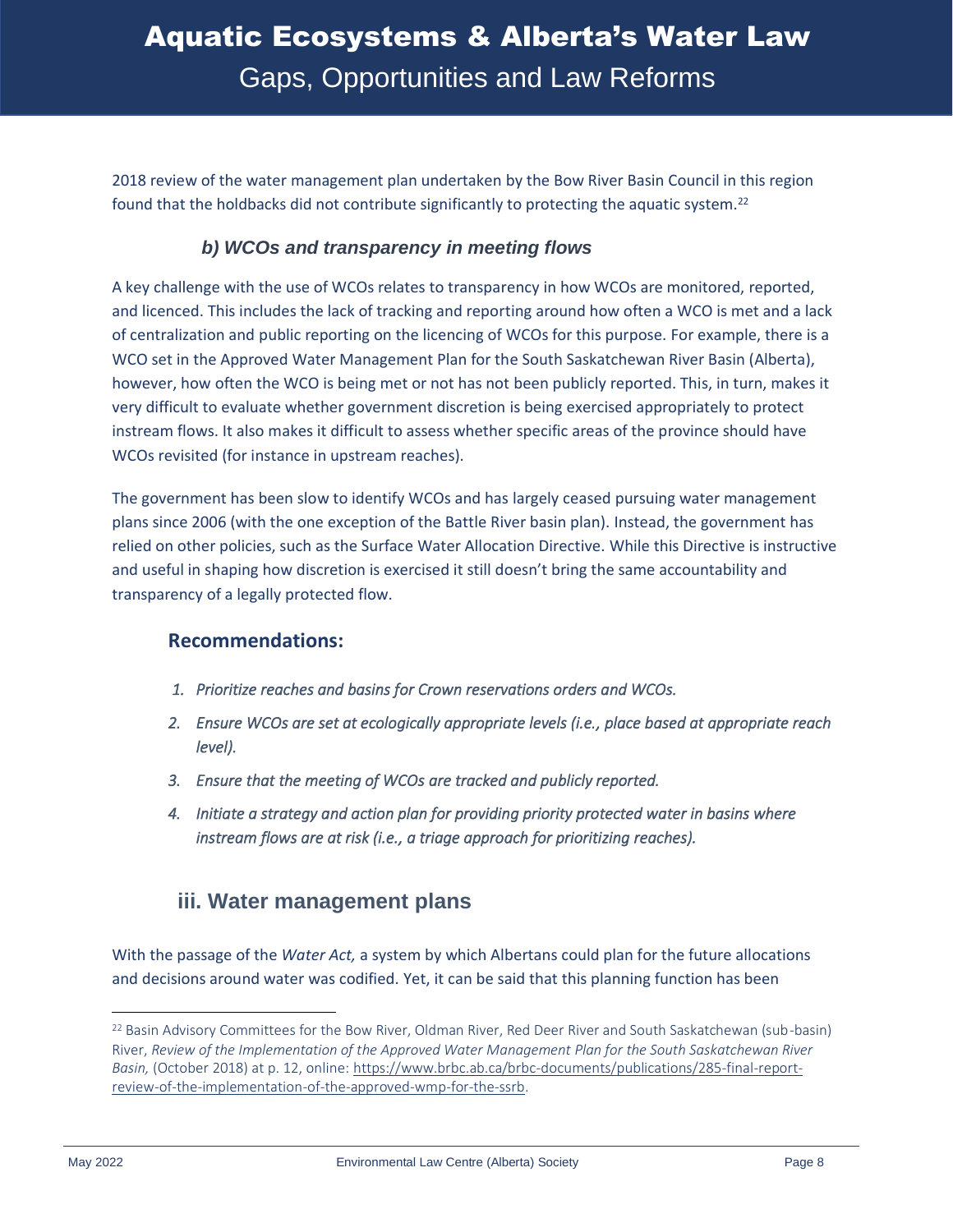significantly underutilized (see a summary of plans under Table 1). Indeed, it can be said that the two plans approved under the Act are plans of necessity rather than proactive plans to set a future course of water management. It seems to be the case in Alberta that water planning is viewed as only necessary when we have hit a wall (i.e., over-allocation of the resource or water quality issues), not in trying to avoid hitting it in the first place.

#### **Table 1: Water Management Plans in Alberta**

| <b>Basin</b>                               | <b>Approved under the Water Act</b> | <b>Date</b>            |
|--------------------------------------------|-------------------------------------|------------------------|
| South Saskatchewan River <sup>23</sup>     | Yes                                 | 2006                   |
| <b>Battle River<sup>24</sup></b>           | Yes                                 | 2014                   |
| <b>Cold Lake-Beaver River<sup>25</sup></b> | No (preceded Water Act)**           | 1985 (updated in 2006) |
| <b>Wapiti River<sup>26</sup></b>           | No (non-approved plan)**            | 2020                   |
| Lesser Slave <sup>27</sup>                 | $No**$                              | 2009                   |

\*\* Plans are not Lieutenant Governor in Council approved and fail to include section 11 mandatory content.

These plans can be an effective way to ensure accountability for instream flows as they reflect a key mechanism by which WCOs can be set and be licenced. Further, the plans can be used in a more prescriptive fashion in regard to how and when licences are issued by the Director under the Act by providing mandatory considerations (or "matters and factors"). As a matter of administrative law these matters and factors, while merely a consideration during authorizations, do ensures, if sufficiently detailed and prescriptive, a level of accountability and transparency in decision making while allowing for flexibility in how licences may be issued.

<sup>23</sup> Alberta Environment, *Approved Water Management Plan for the South Saskatchewan River Basin (Alberta)*, (August 2006), online: [https://open.alberta.ca/dataset/7541cb1e-b511-4a98-8b76-](https://open.alberta.ca/dataset/7541cb1e-b511-4a98-8b76-af33d7418fa1/resource/483eb9b0-29fd-41d4-9f81-264d53682b9a/download/2006-ssrb-approvedwatermanagementplan-2006.pdf)

[af33d7418fa1/resource/483eb9b0-29fd-41d4-9f81-264d53682b9a/download/2006-ssrb](https://open.alberta.ca/dataset/7541cb1e-b511-4a98-8b76-af33d7418fa1/resource/483eb9b0-29fd-41d4-9f81-264d53682b9a/download/2006-ssrb-approvedwatermanagementplan-2006.pdf)[approvedwatermanagementplan-2006.pdf.](https://open.alberta.ca/dataset/7541cb1e-b511-4a98-8b76-af33d7418fa1/resource/483eb9b0-29fd-41d4-9f81-264d53682b9a/download/2006-ssrb-approvedwatermanagementplan-2006.pdf)

<sup>&</sup>lt;sup>24</sup> Government of Alberta *Approved Water Management Plan for the Battle River Basin (Albert), (July 2014), online:* [https://open.alberta.ca/dataset/2a67ce8f-7e5f-4e2d-8d8a-f58b825c3be4/resource/2d71fd51-63d4-4843-b73b](https://open.alberta.ca/dataset/2a67ce8f-7e5f-4e2d-8d8a-f58b825c3be4/resource/2d71fd51-63d4-4843-b73b-a2910fdb383d/download/2014-watermanagementplanbattleriverbasin.pdf)[a2910fdb383d/download/2014-watermanagementplanbattleriverbasin.pdf.](https://open.alberta.ca/dataset/2a67ce8f-7e5f-4e2d-8d8a-f58b825c3be4/resource/2d71fd51-63d4-4843-b73b-a2910fdb383d/download/2014-watermanagementplanbattleriverbasin.pdf)

<sup>25</sup> Alberta Environment, Cold Lake-Beaver River Basin Water Management Plan (2006), online:

[https://open.alberta.ca/dataset/b0a85512-e6e5-4ecf-ad23-0363a4ddcd1e/resource/4b59f65e-da7b-4161-9943](https://open.alberta.ca/dataset/b0a85512-e6e5-4ecf-ad23-0363a4ddcd1e/resource/4b59f65e-da7b-4161-9943-b291960023c3/download/2006-coldlake-beaverriver-basinmgmtplan-2006.pdf) [b291960023c3/download/2006-coldlake-beaverriver-basinmgmtplan-2006.pdf.](https://open.alberta.ca/dataset/b0a85512-e6e5-4ecf-ad23-0363a4ddcd1e/resource/4b59f65e-da7b-4161-9943-b291960023c3/download/2006-coldlake-beaverriver-basinmgmtplan-2006.pdf)

<sup>&</sup>lt;sup>26</sup> Alberta Environment and Parks, Water River Water Management Plan (June 2020), online: [https://open.alberta.ca/dataset/20b0b1ce-c960-43da-8e18-7ba1c860533a/resource/4760a424-ab0e-43fb-9119](https://open.alberta.ca/dataset/20b0b1ce-c960-43da-8e18-7ba1c860533a/resource/4760a424-ab0e-43fb-9119-f580899f848b/download/aep-wapiti-river-water-management-plan-2020.pdf) [f580899f848b/download/aep-wapiti-river-water-management-plan-2020.pdf.](https://open.alberta.ca/dataset/20b0b1ce-c960-43da-8e18-7ba1c860533a/resource/4760a424-ab0e-43fb-9119-f580899f848b/download/aep-wapiti-river-water-management-plan-2020.pdf)

<sup>27</sup> Lesser Slave Watershed Council, *Water Management Plan-Phase 1: Lesser Slave Lake and Lesser Slave River Basins*  (July 2009), online:

[https://d3n8a8pro7vhmx.cloudfront.net/lswc/pages/24/attachments/original/1485743163/Phase-1-Water-](https://d3n8a8pro7vhmx.cloudfront.net/lswc/pages/24/attachments/original/1485743163/Phase-1-Water-Management-Plan-July-2009.pdf?1485743163)[Management-Plan-July-2009.pdf?1485743163.](https://d3n8a8pro7vhmx.cloudfront.net/lswc/pages/24/attachments/original/1485743163/Phase-1-Water-Management-Plan-July-2009.pdf?1485743163)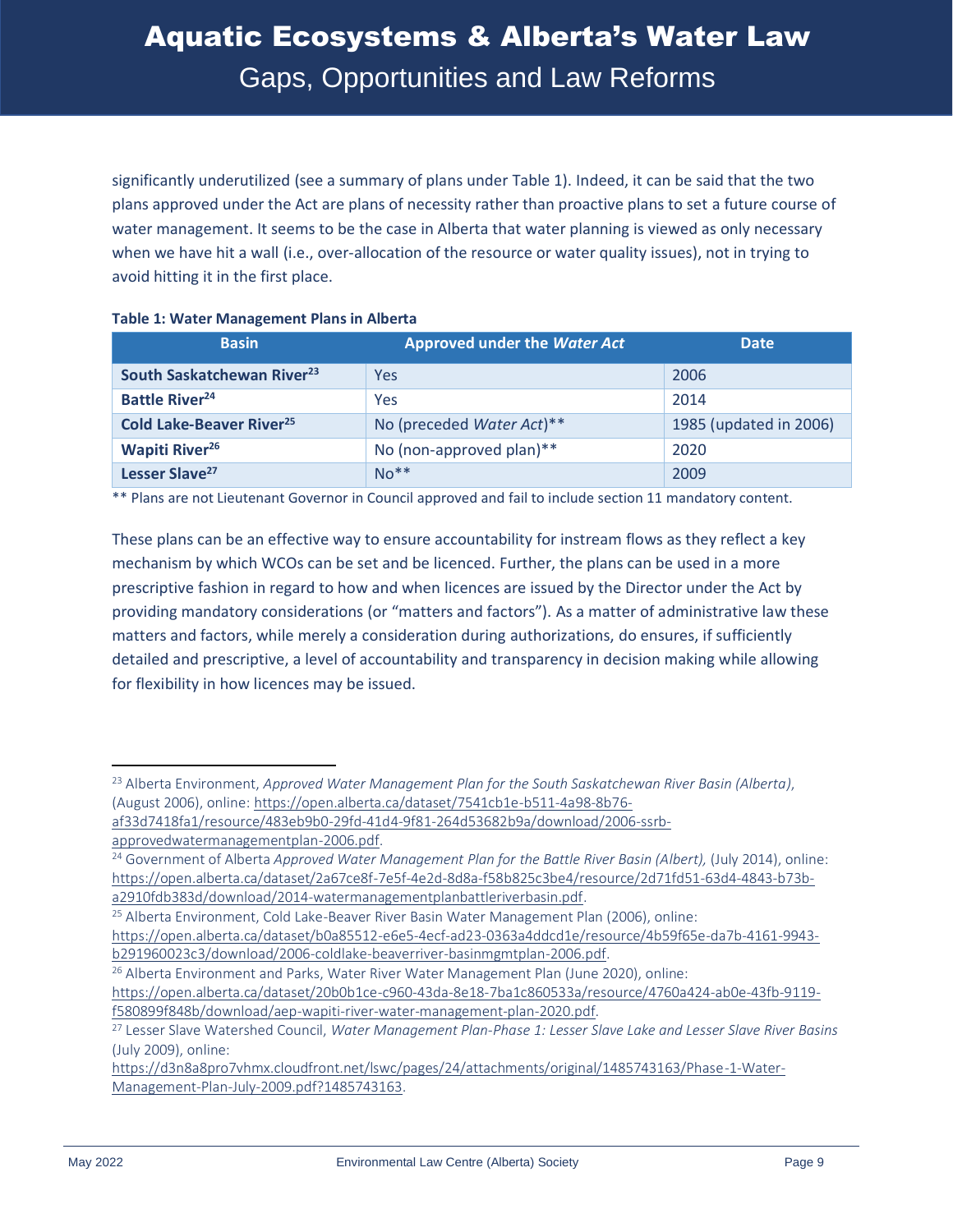For the SSRB, the matters and factors that must be considered for impacts on aquatic environments, instream objectives or water conservation objectives, are limited to language that is largely adopted from the language of the Act. Namely, authorizations should only be issued if there are "no significant adverse effects". Neither the Water Management Plan (WMP) or the *Water Act* itself attempt to define what is a "significant adverse effect" which means that the discretion of the Director is not substantively changed or directed by the Plan. That is to say, the matters and factors outlined the SSRB WMP do little to further direct decision making to a planned future state. Rather, it focuses on avoiding an undefined and vague significant effect with little measurement or understanding of how that line of significance might be drawn.

#### **Recommendations:**

- *1. Engage in water management planning in basins with the intention of having approved WMPs in every basin.*
- *2. Ensure "matters and factors" for decision making pursuant to water management plans are sufficiently prescriptive to ensure accountability for aquatic ecosystem planning outcomes.*

For a summary of creating accountability for environmental flows in the context of the *Water Act,* see Table 2 below.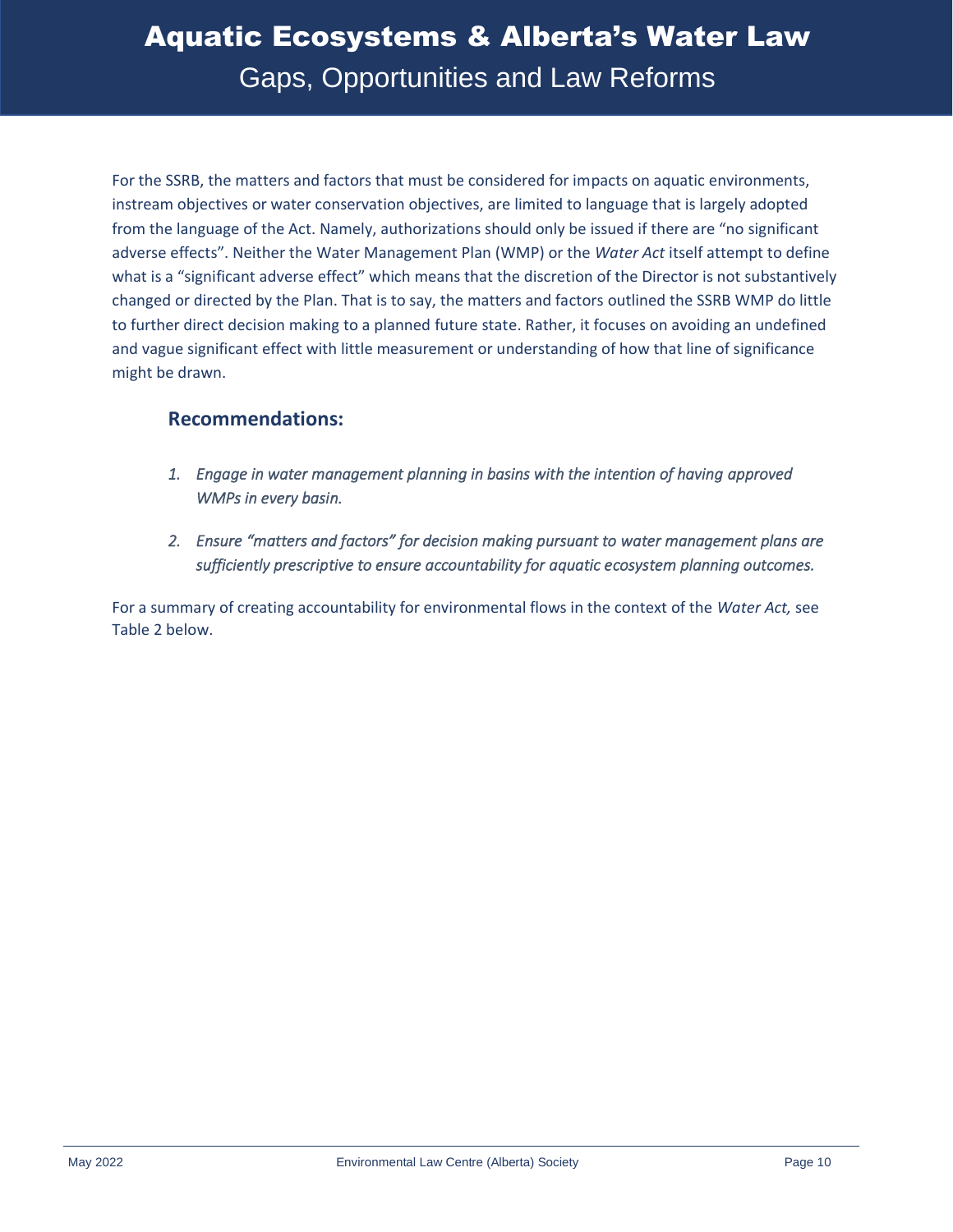| <b>Licence type</b><br><b>Environ'l</b><br><b>Flow features</b> | <b>Deemed licences</b><br>(issued prior to Water<br>Act)                                                                                         | <b>Licences issued under</b><br><b>Water Act</b>                                                                                                                                                  | Licences to be issued in the<br>future                                                                                                                                                                                                                                                   |
|-----------------------------------------------------------------|--------------------------------------------------------------------------------------------------------------------------------------------------|---------------------------------------------------------------------------------------------------------------------------------------------------------------------------------------------------|------------------------------------------------------------------------------------------------------------------------------------------------------------------------------------------------------------------------------------------------------------------------------------------|
| <b>Source of</b><br>environmental flow<br>accountability        | • Conditions on<br>licences                                                                                                                      | • Conditions on licences and<br>relative priority to Crown<br>held instream licences<br>• Water conservation<br>objectives<br>• Water management<br>planning                                      | • Conditions on licences<br>• Crown reservation orders<br>• Water conservation objectives<br>• Crown WCO licences<br>• Water management planning                                                                                                                                         |
| <b>Policy needs &amp; needs</b><br>for administrative<br>action | • Policy direction on<br>IFN/WCO<br>consideration for<br>the exercise of<br>administrative<br>discretion under<br>historic licence<br>conditions | • Setting of WCOs<br>• Transparency and<br>reporting in WCOs<br>• Water Management<br>Planning and reinvigoration<br>of substantive "matters<br>and factors" to direct<br>decisions under the Act | • Crown reservation orders<br>specific to environmental flows<br>• Issuance of Crown WCO licences<br>• Transparency and reporting in<br><b>WCOs</b><br>• Water Management Planning<br>and reinvigoration of<br>substantive "matters and<br>factors" to direct decisions<br>under the Act |
| <b>Accountability level &amp;</b><br><i>issues</i>              | • Low<br>• Litigation risks<br>• Practical and<br>political inertia<br>against exercising<br>discretion                                          | • Medium<br>• Clarity of discretion exists<br>for properly conditioned<br>licences<br>• Practical and political<br>inertia against exercising<br>discretion                                       | • Medium-high<br>• Crown reservation orders carry<br>a higher measure of<br>transparency and accountability<br>• Substantive approach to water<br>management planning matters<br>and factors can embrace<br>forward thinking/planning                                                    |

#### **Table 2: Summary of Policy Directions and Action to increase Accountability for Environmental Flows**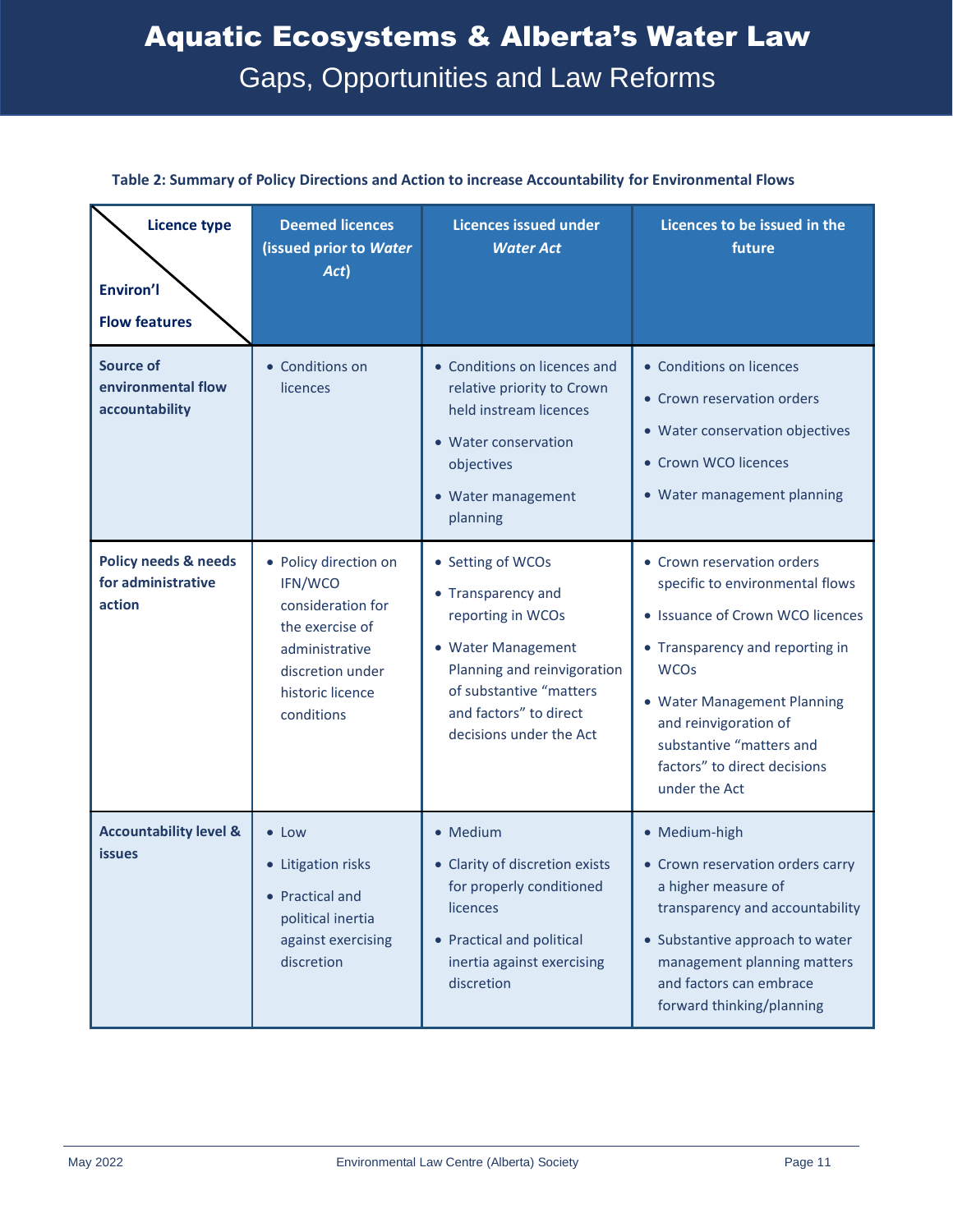### <span id="page-15-0"></span>B. Law Reforms: Legal protections of instream flows

The historic approach of Alberta's water law was to allocate the water for private uses in a fashion that secured private property rights and economic development. Indeed, the purpose of moving away from the common law riparian rights doctrine of water diversion and use towards a government-controlled allocation system was based in providing water to irrigate lands that were not riparian lands (as reflected in the federal *North West Irrigation Act* of 1894).<sup>28</sup>

Licenced diversions of water that occurred prior the passage of the *Water Act* have been granted a significant level of power and leverage by way of the legislation.<sup>29</sup> There is no indication that licences issued under the *Water Resources Act,* the predecessor to the *Water Act*, were intended to be permanent, nevertheless, the legislature determined, at the time of the passage of the *Water Act,* to grant paramountcy to the conditions of past licences over the conditions and discretion in the Act and to make them permanent. While there remain discretionary provisions in these past licences that allow government to curtail or augment diversions, we would argue, as a practical matter, this discretion is unlikely to be used.

The paramountcy granted to historically issued licences creates a difficult water management paradigm from an aquatic ecosystem perspective as these licences were granted in a time where flows for maintaining aquatic systems were likely not a major consideration. As time has passed the services and values of aquatic systems has evolved: we have gained knowledge of aquatic systems, we have broadened our perceptions of the environment as a public good with both human and intrinsic value, and we have come to recognize that there will be significant uncertainty in the variability of water supply due to the impacts of climate change. This includes increased temperature resulting in less snowfall and more rain events, and decreased contributions from glaciers, all resulting in increased risks to aquatic systems.<sup>30</sup> This evolution of science and societal environmental ethos runs headlong into a

<sup>28</sup> See David Percy, "Water Rights in Alberta" (1977) *Alberta Law Review* vol.15:142, online: [https://era.library.ualberta.ca/items/027adb18-6495-4e14-b4b8-8bd11ba5ef11/view/0d3d2d99-0c35-44df-b995](https://era.library.ualberta.ca/items/027adb18-6495-4e14-b4b8-8bd11ba5ef11/view/0d3d2d99-0c35-44df-b995-a916bc8da110/ALR_15_1_142.pdf) [a916bc8da110/ALR\\_15\\_1\\_142.pdf.](https://era.library.ualberta.ca/items/027adb18-6495-4e14-b4b8-8bd11ba5ef11/view/0d3d2d99-0c35-44df-b995-a916bc8da110/ALR_15_1_142.pdf)

<sup>29</sup> *Water Act*, at s.18.

<sup>30</sup> See Vionnet, V., Marsh, C. B., Menounos, B., Gascoin, S., Wayand, N. E., Shea, J., Mukherjee, K., and Pomeroy, J. W.: Multi-scale snowdrift-permitting modelling of mountain snowpack, The Cryosphere, 15, 743–769, [https://doi.org/10.5194/tc-15-743-2021,](https://doi.org/10.5194/tc-15-743-2021) 2021 and Tesemma Z., Shook K., Princz D., Razavi S., Wheater H., Davison B., Li Y., Pietroniro A. and Pomeroy J.W. 2020, *Diagnosis of Historical and Future Flow Regimes of the Bow River at Calgary Using a Dynamically Downscaled Climate Model and a Physically Based Land Surface Hydrological Model* Centre for Hydrology Report #18 (Saskatoon, University of Saskatchewan 2020), online: [https://research](https://research-groups.usask.ca/hydrology/documents/reports/chrpt18_historicalfutureflowregimesbowriver_finalreport_2020.pdf)[groups.usask.ca/hydrology/documents/reports/chrpt18\\_historicalfutureflowregimesbowriver\\_finalreport\\_2020.pdf.](https://research-groups.usask.ca/hydrology/documents/reports/chrpt18_historicalfutureflowregimesbowriver_finalreport_2020.pdf)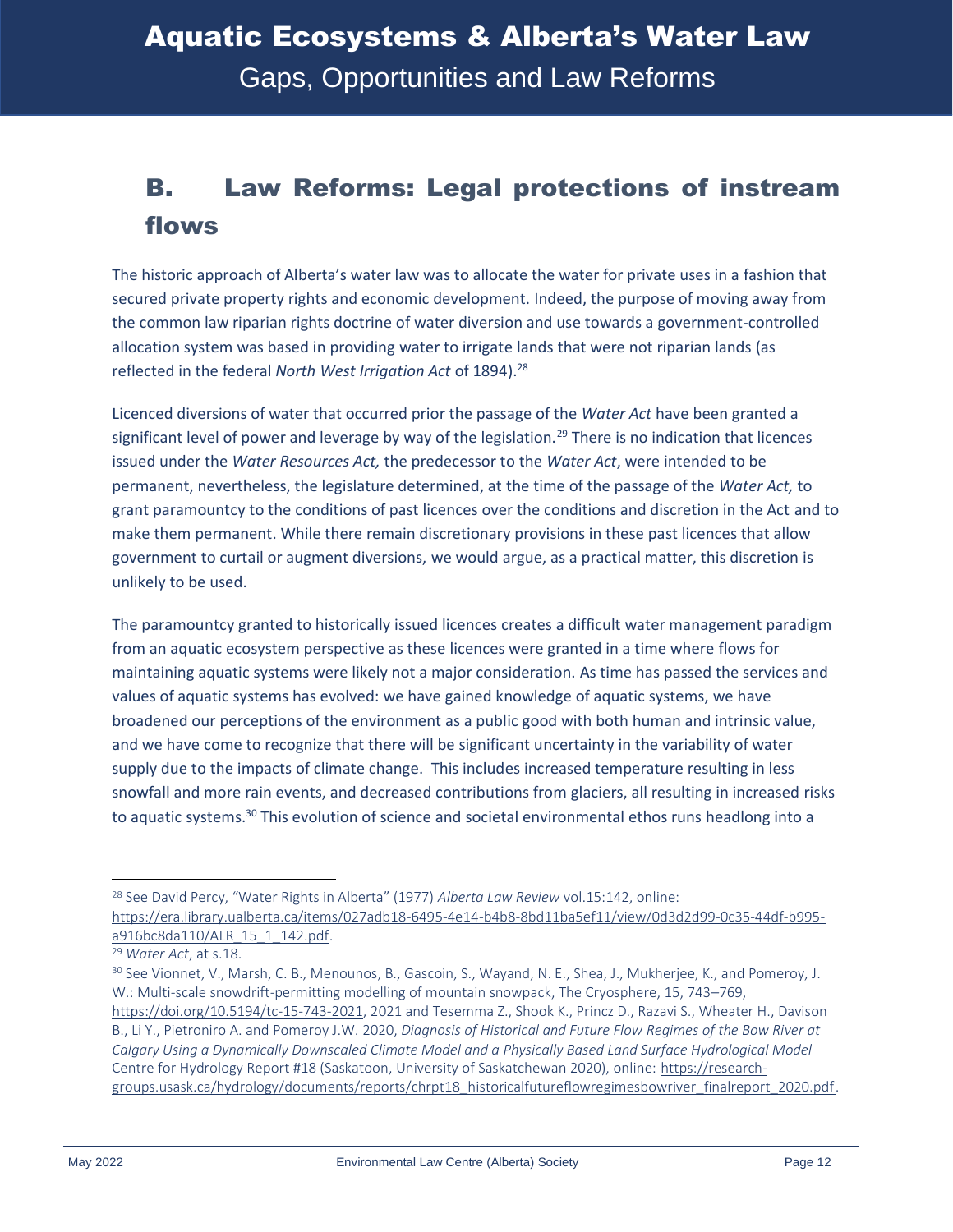wall of vested rights and government deference to deemed licence holders, many of the largest of whom, irrigation districts, have been supported by large sums of public investment.<sup>31</sup>

Historically, Alberta's water law and policy largely ignored issues around flows to sustain aquatic ecosystems and the complexity of variable supply and climate variability (as can be evidenced through reading of historic legislation and past issued licences). If you obtained a licence prior to the passage of the *Water Act* there was, arguably, a baked-in expectation that the water allocation reflected a vesting of a right (akin to a property right) with minimal opportunity to restrict diversions to serve environmental outcomes.

To overcome the lack of legal protection for instream flows in heavily allocated basins is likely to require an augmentation of the "prior allocation" or "first in time, first in right" system. If the passage of the *Water Act* illustrates one thing, however, it is that changing this historic system is politically challenging (as exemplified by the "deemed licence" provisions of the *Water Act*). Moving toward a supply based budgeting of water diversions make more sense where the objective is to ensure environmental flows are met. This requires moving forward with a new paradigm of water allocation, where community use is able to adapt to variable supply, leaving the environment flows in place.

In the absence of law reforms, it is still important to understand the discretion available to government under deemed licences to manage for environmental flows. When licences were issued under predecessor water legislation in Alberta, there were typically conditions that retained discretion within government to augment or amend diversions as the government saw fit. The deeming of these past licences as permanent and the granting of these licences a legal priority in the case of a conflict with the *Water Act* may have resulted in a system whereby exercising discretion under the conditions of these deemed licences has become viewed as "risky". In this regard, the deemed licences may have garnered a perception of greater power over government than is justified by the breadth of discretion that exists in their conditions. The difficulty is that the conditions are variable and have rarely been utilized (as far as the author is aware). This has left us with a lack of clarity around what might be feasible in terms of instream flow protection. In this regard, there would be value in producing guiding policy to contextualize the government's position on this discretion around conditions on deemed licences. This guiding policy could enable a new era of decision making around deemed licences, although it is clearly accompanied by risks of litigation and political risk.

<sup>31</sup> Most recently grants of over \$350 million and interest free loans ~\$500 million have been extended to the irrigation sector. See note 7.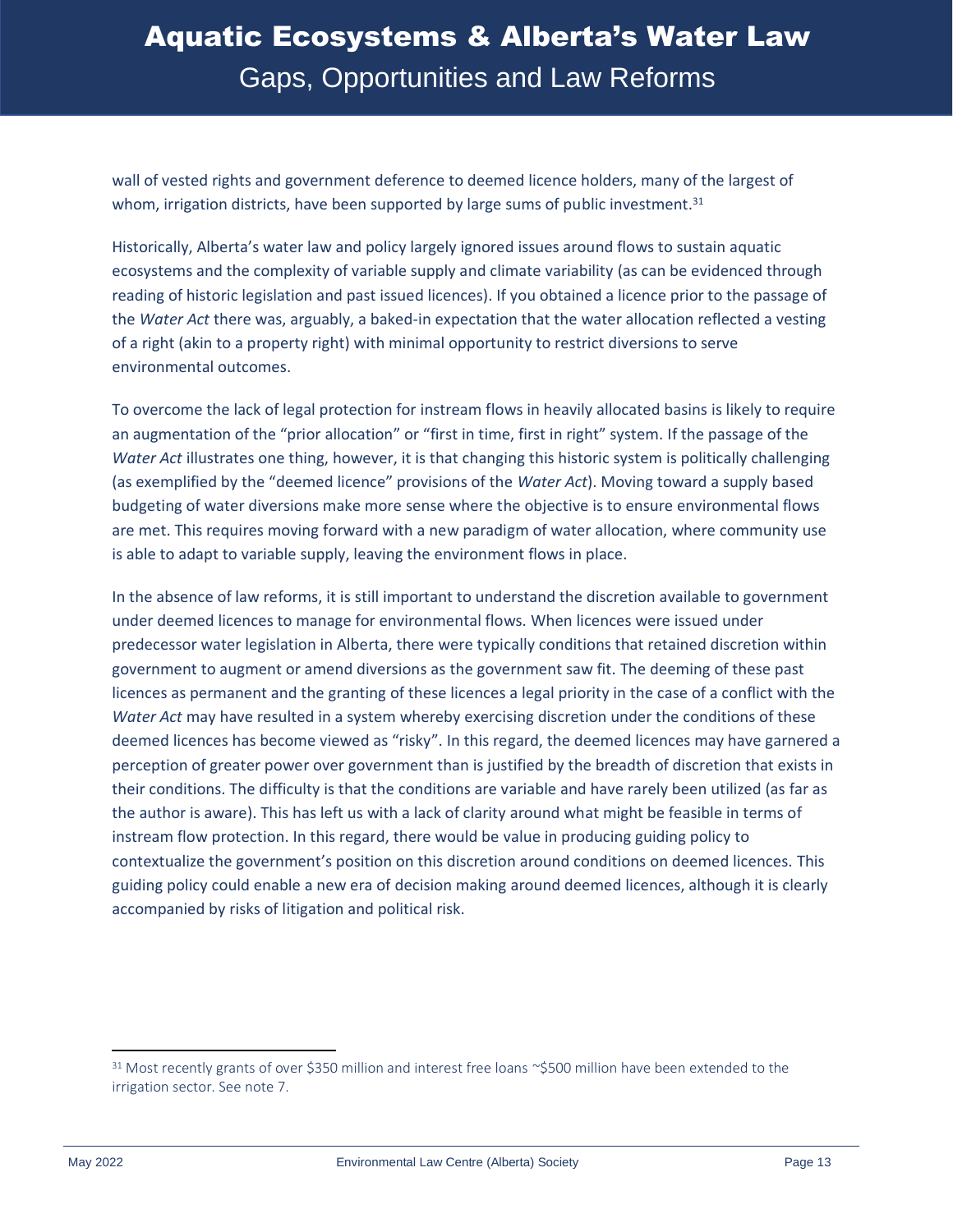#### **Recommendation:**

*1. Review, evaluate and publish policy on exercising discretion for environmental flows for "deemed licences" under section 18 of the Water Act.* 

### <span id="page-17-0"></span>III. Integration of land and water

Integration of land and water management to foster water based objectives creates challenges for land use managers. Land management and activities on the land base are intricately linked to water quality and the aquatic environment. Land use may have direct impacts related to point and non-point source pollution of surfaces water, altered hydrogeology, sediment transfer and augmentation of surface water temperature. The challenge is that legislation often struggles to treat land management and land use as a water issue.

Barriers to effective land-water management include unintegrated legislation mandates, siloed legislative authority and department operations, insufficient resources allocation at all government levels (particularly municipal) to understand water implications of land use decisions, and overlapping and unclear authority to ensure appropriate decision making occurs and is enforced.

This section highlights how the land-water challenges can be addressed under the *Water Act* and under the *Alberta Land Stewardship Act* as well as how some law reforms may assist in integrating land and water management. We remain focused on these two statutes as they have broad implications across both provincial and municipal jurisdiction and cover both private and Crown owned lands.

### <span id="page-17-1"></span>A. Integration of land and water under the Water Act

The unrealized potential of the *Water Act* in relation to integration of water and land management lies in the broad scope of land based activities regulated through approvals under the Act, as well as, the ability to integrate water quality objectives into water conservation objectives (WCO) and water management plans.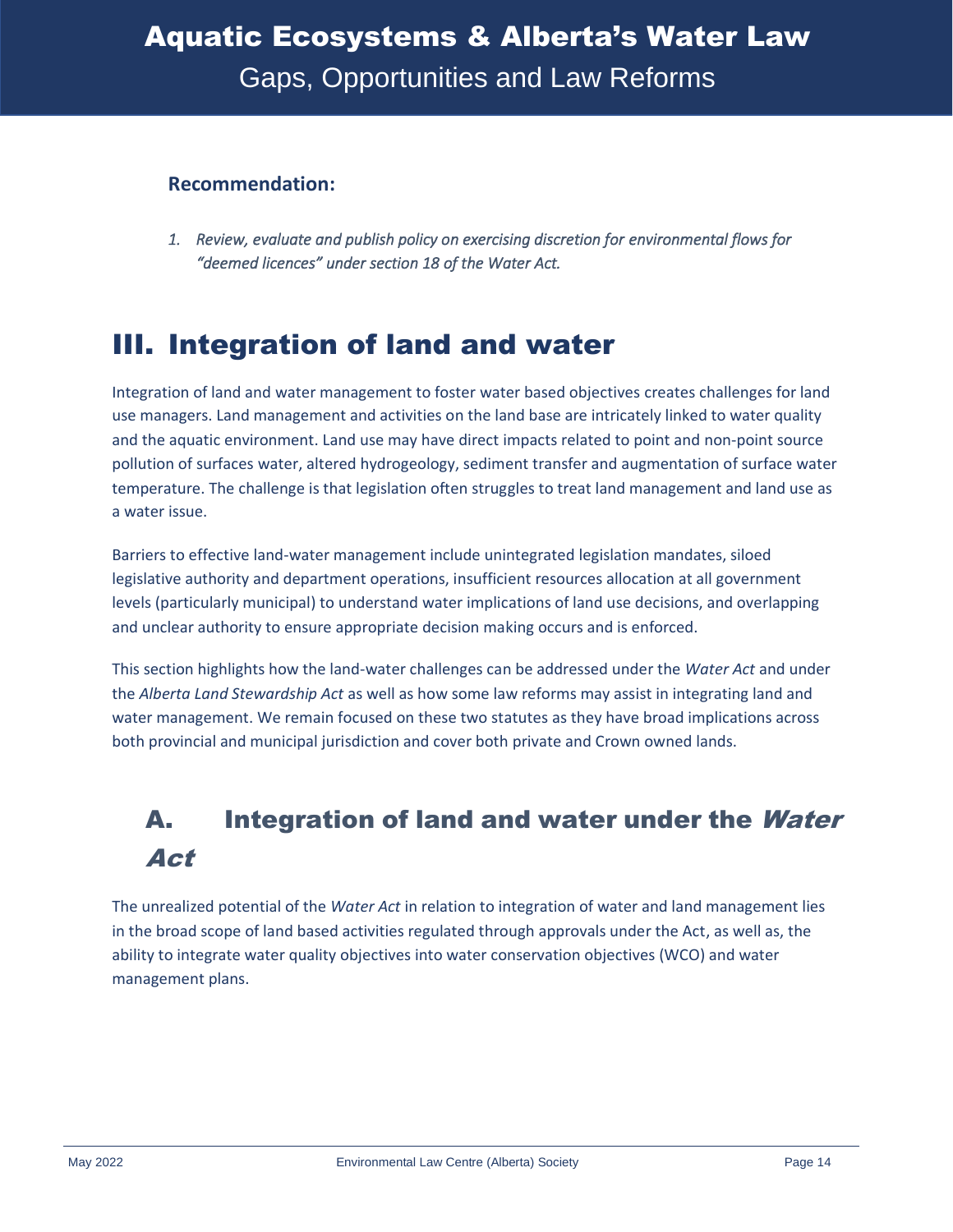### <span id="page-18-0"></span>**i. Water quality and approvals**

Land alteration can and often does lead to impacts on water. Many land based activities (but not all) will require a *Water Act* approval. The discretion inherent in the Director's decision to issue an approval allows consideration of "existing, potential or cumulative effects on the aquatic environment" among other matters. In addition, "matters and factors" in a water management plan must be considered where the Director is considering an application for an approval. There is a need to alter the paradigm of water approvals to reflect the health of any receiving water body where the approval may give rise to impairments of water bodies, particularly if the land use activity is likely to contribute ongoing pollutants or sediment to a water body. This could be reflected in specific decision making criteria and mitigation efforts being in place for riparian areas and beyond.

### <span id="page-18-1"></span>**ii. Water quality and quantity connection: WCOs and licencing of diversions**

Often the availability of water will dictate land use. In this regard, water licencing can be seen as a tool to manage water quality in specific instances. This can occur by ensuring that water quality objectives are clearly articulated in WCOs and in the conditions on licences.

The definition of WCO includes the *quality* of water "necessary for the protection of…the aquatic environment...or management of fish and wildlife".<sup>32</sup> While WCOs typically have focused on the amount of water, there is relevant jurisdiction to establish water quality objectives as part of the WCO. These WCOs are then embedded in conditions on authorizations in the Act to ensure water quality is not undermined. This could be a central enforcement approach in the operation of surface water quality frameworks that have been promulgated under the *Alberta Land Stewardship Act* (discussed further below).

Further, in embedding water quality in a WCO the Director gains the ability to become more adaptive to decreased water quality. Specifically, the Director may refuse to renew an authorization where a WCO is not being met. Admittedly, a refusal to renew a licence under this section is sufficiently open ended that the Director must use it cautiously and be supported by a reasonable review of the evidence of how a WCO is not being met. That is to say, the refusal to renew, if apparently arbitrary or without a factual justification, would likely attract challenge. This in turn necessitates clear water quality policy to guide data collection and to guide decision making in this regard.

<sup>32</sup> *Water Act*, s. 2(hhh).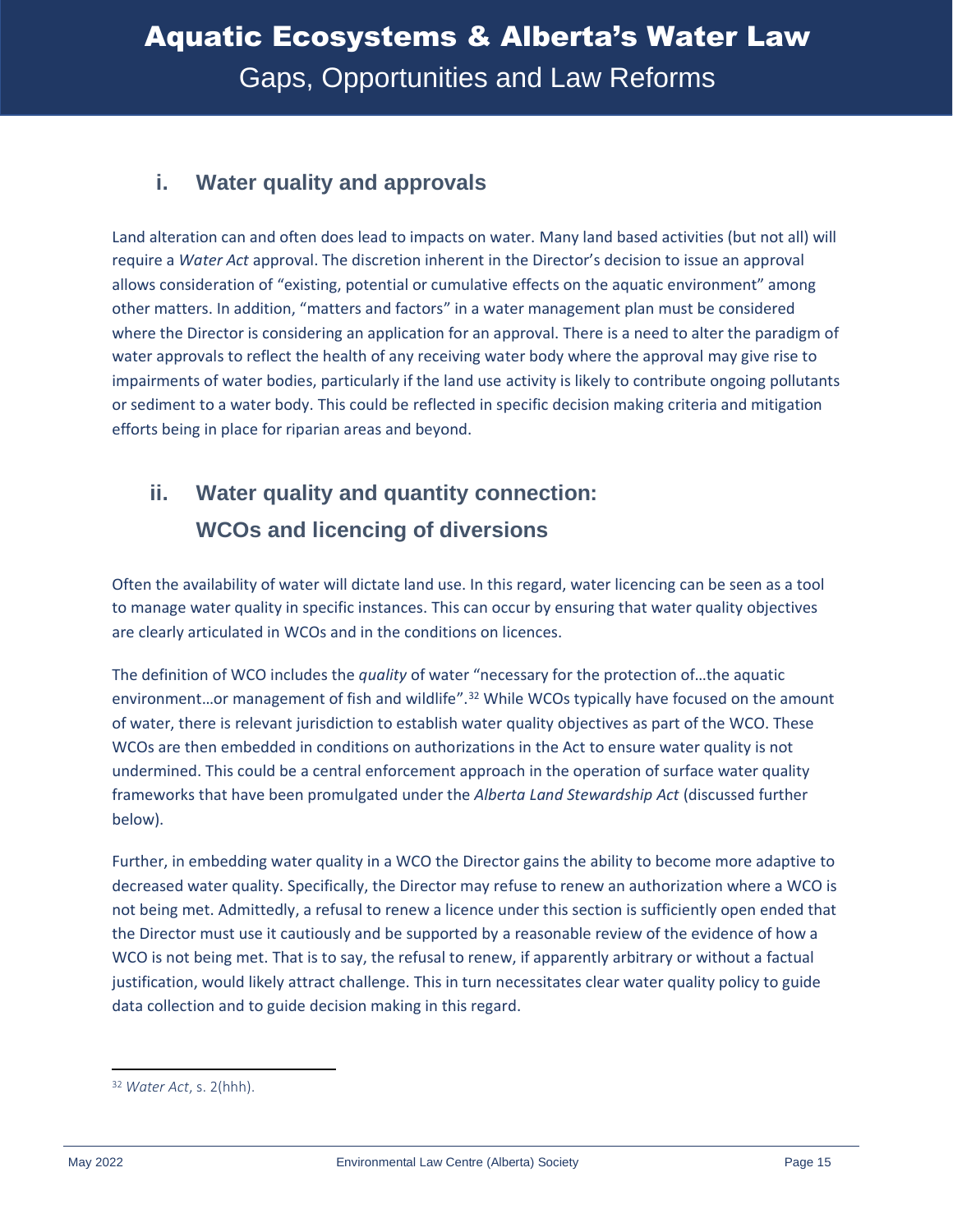#### <span id="page-19-0"></span>**iii. Water management plans**

In making authorization decisions under the Act, a Director must consider matters and factors set out in an approved water management plan. The potential of water management plans to foster better integration of land and water has not been realized in Alberta to date. Not only are there limited approved plans in place (see Table 1 above) but those that are in place fail to appropriately deal with issues of the activities on land impacting water quality.

Under the *Water Act,* water management plans "may adopt an integrated approach to planning with respect to water, land and other resources".<sup>33</sup> The matters and factors that may be placed in water management plans can therefore connect land use and water decisions under the Act. Again, the scope of the *Water Act* approvals and licencing is such that this becomes a meaningful tool for water quality management. The difficulty again is to have guiding policy to assist the Director in understanding the objectives of the water management plan when it comes to water quality and how that is reflected in authorization decisions.

For instance, if the provincial government put forth policy around land activities with a focus on how they impact loading of water bodies with pollutants/substances of concern this could be integrated into approval decisions. This in turn could be used to direct decisions under the *Water Act* that have impacts on both water quantity and water quality (which are inherently linked). This includes such things as impairment of riparian areas.

Neither of the plans approved under the *Water Act* (i.e., the SSRB and the Battle River plan) embrace water quality matters and factors into their approved plans. The SSRB does have matters and factors related to water allocation transfer decisions and their impacts on the assimilative capacity but beyond that water quality is largely left to be inherently addressed in the WCO that is set in that basin.

For the Battle River basin, where water quality is a significant concern, there is more discussion of water quality in the plan; however, the matters and factors that must be considered in authorization decisions remain vaguely focused on avoiding "significant adverse effects" and maintaining assimilative capacity. Interestingly the plan does include a factor around effects on the riparian environment; however, this too is accompanied by a vague guideline of "no significant adverse effects" without further definition.

An example of a riparian guideline in a water management plan related to water quality could be "authorizations within riparian areas should include mitigation and restoration conditions".

<sup>33</sup> *Water Act* at s.9(2).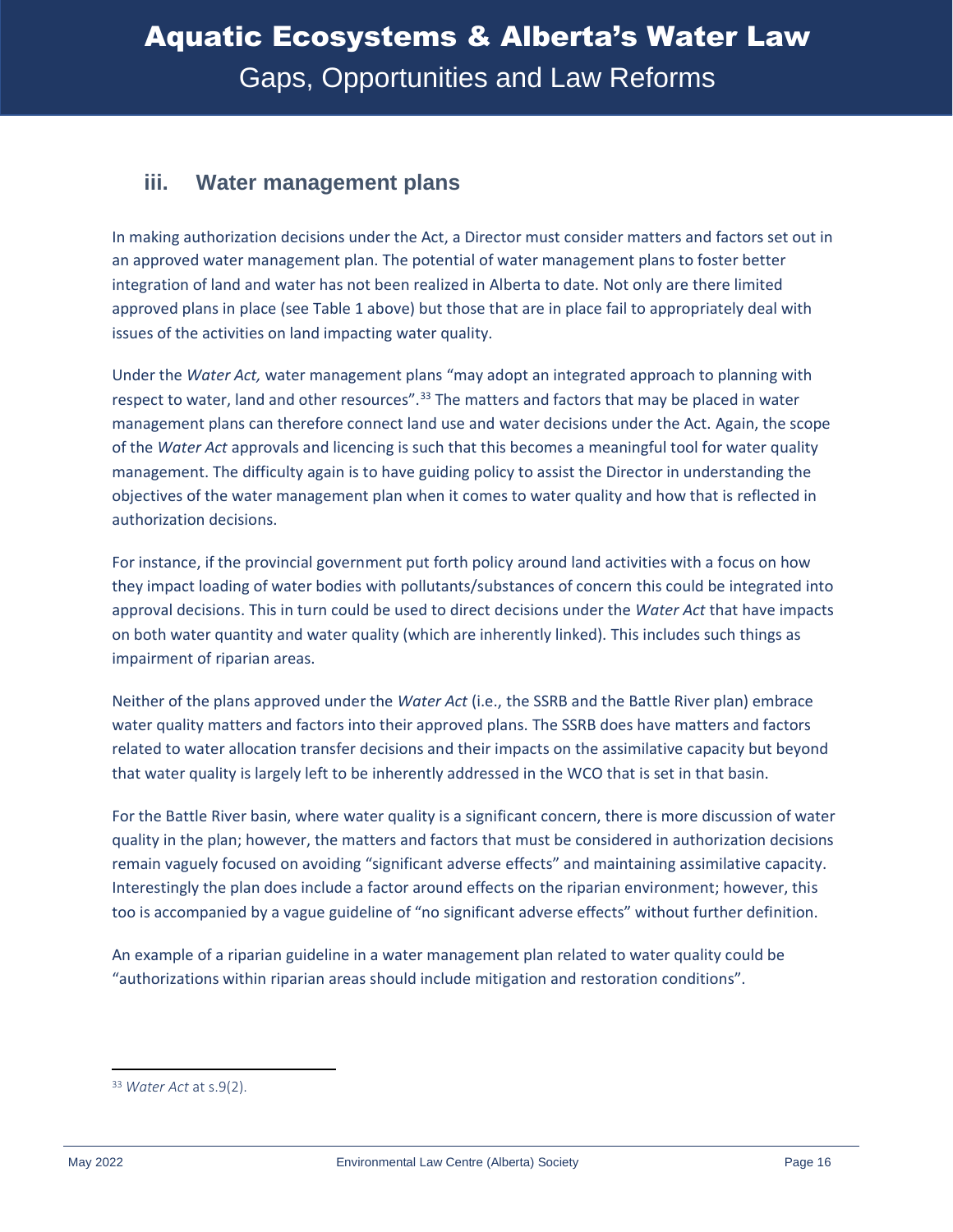Overall, these aspects of the Act have been underutilized. The government, however, has taken further steps around water quality in the *Alberta Land Stewardship Act* (ALSA), as discussed below.

#### **Recommendations:**

- *1. Pursue water management planning with a focus on detailed land use matters and factors to be considered in making decisions regarding Water Act approvals.*
- *2. Linkage of matters and factors in water management plans should be integrated with assessments of pollutant loading from land use change and development and implementation of loading budgets for surface waters at relevant scales (under the Alberta Land Stewardship Act).*

### <span id="page-20-0"></span>B. Integrating land and water under the Alberta Land Stewardship Act

The *Alberta Land Stewardship Act* is focused on the creation of regional plans, which in turn can have bearing on how decisions are made within a region. These regional plans could play a significant role in how we manage water bodies within the province as regulatory details in these plans can create binding requirements on all parties and supersede government regulations and authorizations (although the regional plans do not supersede other Acts, such as the *Water Act*).<sup>34</sup>

The Government of Alberta has undertaken water relevant regulatory details in the two plans that have been approved by Cabinet to date (i.e., SSRP and the Lower Athabasca Regional Plan (LARP)). These regulatory details relate to surface water quality management frameworks which are aimed at managing water quality within the region.

A regional plan may "set or provide for one or more thresholds for the purpose of achieving or maintain an objective for the planning region" and to undertake relevant monitoring and action and direction in relation to those objectives. <sup>35</sup> Sub-regional and issue specific plans are also enabled. Compliance with regional plans is also a powerful tool of integrating objectives and thresholds into decision making with provincial departments, tribunals and municipal authorities. Roles for reaching policy objectives in the plans can be delegated under the Act.<sup>36</sup>

<sup>34</sup> *Alberta Land Stewardship Act*, RSA 2000, c. A-26.8 at ss.13-17.

<sup>35</sup> *Ibid*. at s. 8.

<sup>36</sup> *Ibid*. at s. 8(2)(m).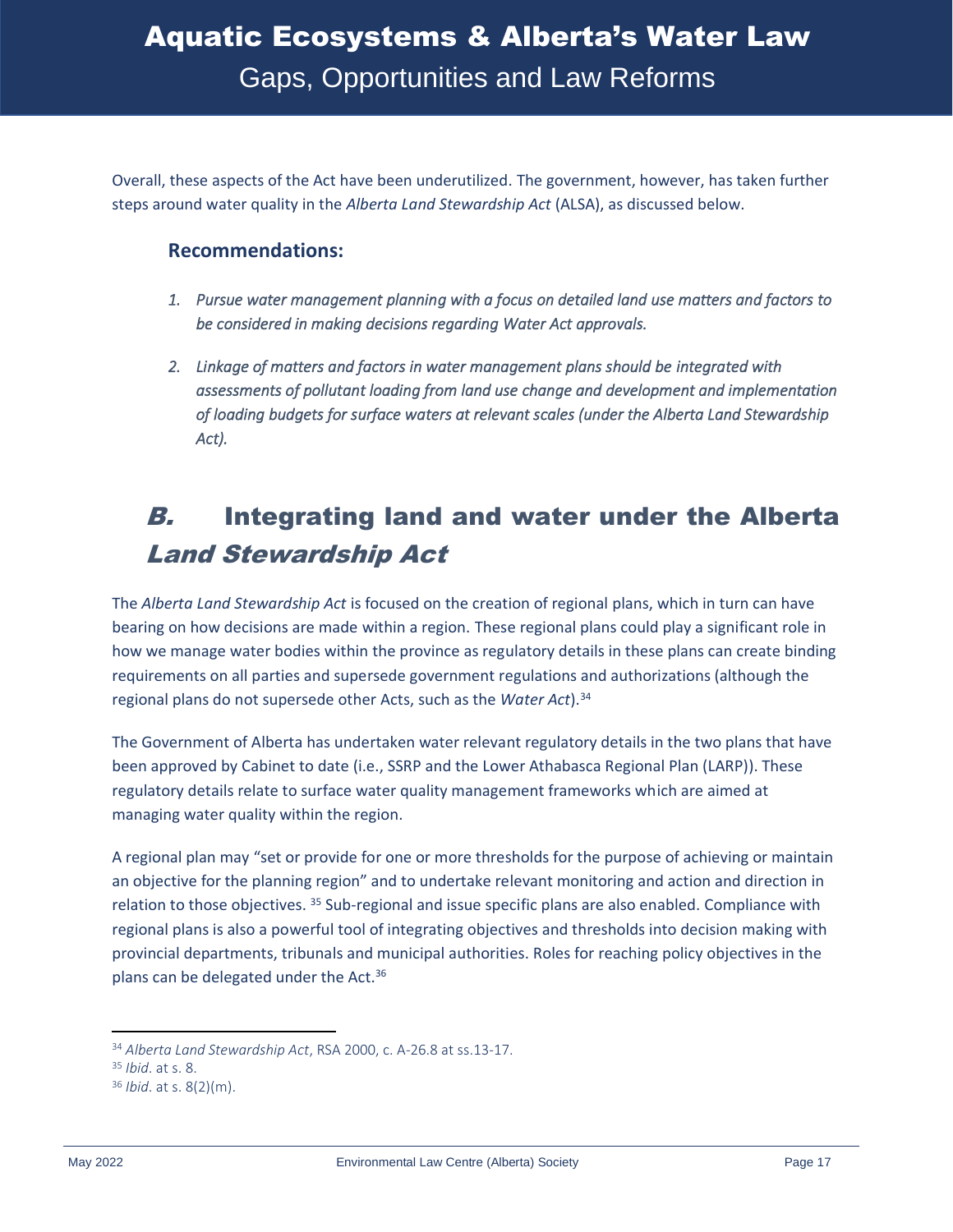This report looks at two specific approaches under the *Alberta Land Stewardship Act*. First, the ability to use regional planning processes to implement a load management system, thereby integrating land use and water management and second, the use of surface water quality frameworks.

### <span id="page-21-0"></span>**i. Integrating land and water management: Regional plans and opportunities for budgeting of pollutant loads from land use changes**

Regional plans under the ALSA offer a central opportunity to centralize or magnify water management when undertaking land use planning. This integration of land and water is made feasible through establishing a system of setting thresholds and objectives around land use and its impacts on water. These thresholds and objectives can then be used to direct decision making around land use within basins and to manage loading of water bodies.

Specifically, section 8(2) of *ALSA* states that a regional plan may:

(b) set or provide for one or more thresholds for the purpose of achieving or maintaining an objective for the planning region;

…

(d) describe or specify the monitoring required of thresholds, indicators and policies, who will do the monitoring and when, and to whom the monitoring will be reported

(e) describe or specify the times and means by which, and by whom, an assessment or analysis will be conducted to determine if the objectives or policies for the planning region have been, are being or will be achieved or maintained;

(f) describe or specify the actions or measures or the nature of the actions or measures to be taken to achieve or maintain the objectives and policies in the regional plan, and by whom they are to be taken or co-ordinated, if

(i) an adverse trend or an adverse effect occurs;

(ii) an objective or policy is or might be in jeopardy or a threshold is or might be exceeded or jeopardized;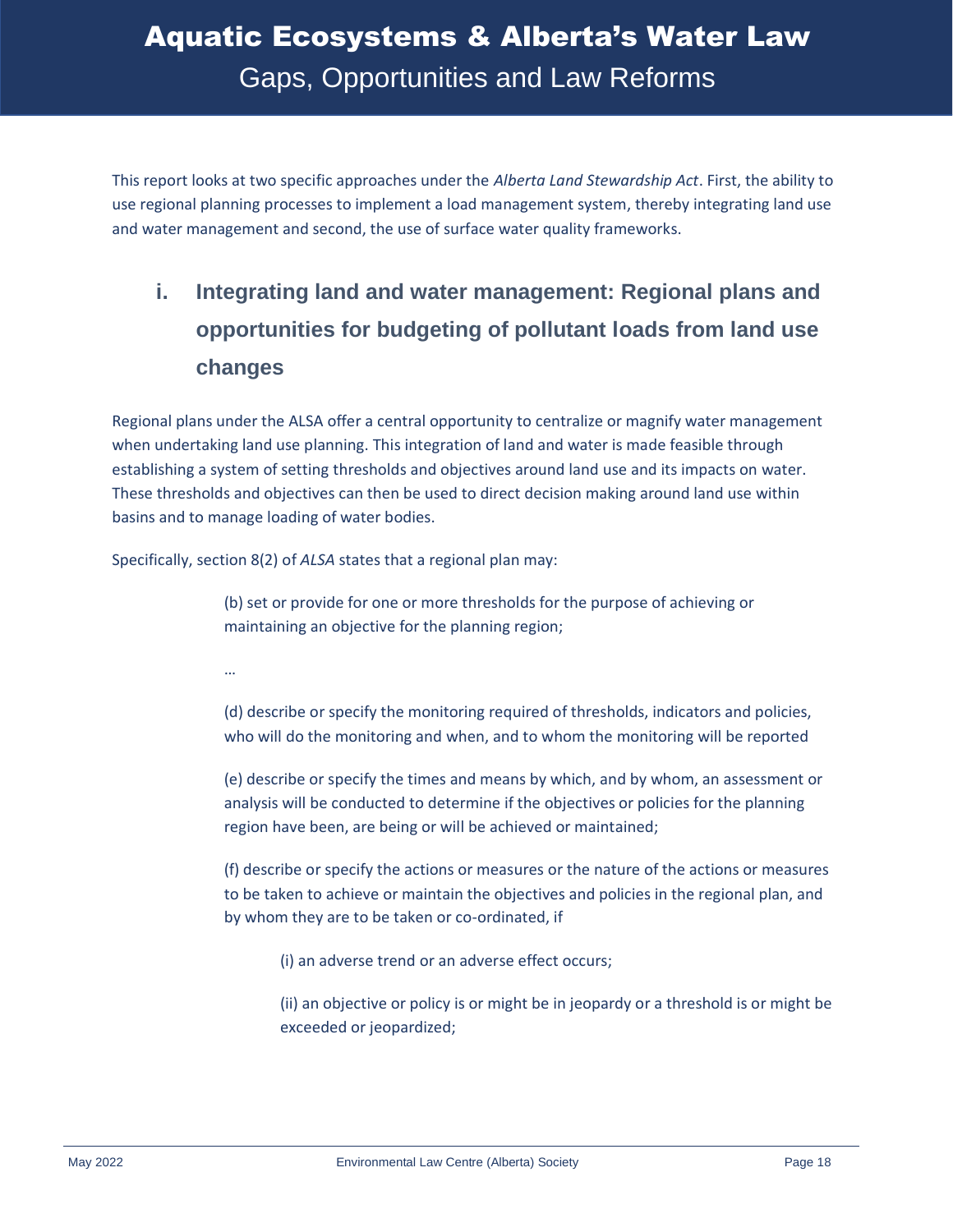(iii) an objective or policy has not been achieved or maintained, is not being achieved or maintained, or might not be achieved or maintained;

(g) describe and convey to a person named in the regional plan authority to achieve or maintain an objective or policy, which may include delegating authority under any enactment or regulatory instrument to the person named;

These provisions may be used to move towards a system where decisions on land use and impacts on riparian areas are based on loading budgets for substances or matters of concern (e.g., nutrients, coliforms, and pesticides).

Further, these provisions may allow for a nesting of water quality load budgeting at a municipal level, thereby maintaining a significant level of local autonomy to plan and respond to water quality challenges. However, such an approach would need to be sufficiently resourced to be successful. Constraints on municipal revenue generation are such that there is an important role for a provincial funding structure (and potentially coordinated with a federal water agency, where applicable).

#### <span id="page-22-0"></span>**ii. Surface water quality frameworks and regional planning**

As part of its regional planning process under the *Alberta Land Stewardship Act* the Government of Alberta has undertaken a new approach to attempt to manage for cumulative environmental effects of our development.

This takes the form of "environmental management frameworks" under the approved regional plans and is reflected in the regulatory details of those plans. Surface water quality management frameworks (SWQMF) are a subset of policy tools referred to as "environmental management frameworks" (EMF) focused on monitoring and managing pollution in surface water. The EMF operates by establishing quantitative triggers and limits and links them to management responses in an effort to keep pollution levels below prescribed levels. The EMFs attempt to deal with regional environmental quality and cumulative effects.<sup>37</sup>

The frameworks may at some point lead to management actions that integrate land and water; however, the overall structure and process of the frameworks does not proactively seek to manage load

<sup>&</sup>lt;sup>37</sup> See Alberta Environment and Sustainable Resource Development, "Environmental Management Frameworks", online: ESRD<https://landuse.alberta.ca/CumulativeEffects/EnvronmentalMgmtFrameworks/Pages/default.aspx> . See for example the *South Saskatchewan Region: Surface Water Quality Management Framework for the Main stem Bow, Milk, Oldman and South Saskatchewan Rivers (Alberta)*(SWQMF), Alberta Environment and Sustainable Resource Development, online: [http://esrd.alberta.ca/focus/cumulative-effects/cumulative-effects](http://esrd.alberta.ca/focus/cumulative-effects/cumulative-effects-management/management-frameworks/documents/SSRP-SurfaceWaterQuality-Jul21-2014.pdf)[management/management-frameworks/documents/SSRP-SurfaceWaterQuality-Jul21-2014.pdf.](http://esrd.alberta.ca/focus/cumulative-effects/cumulative-effects-management/management-frameworks/documents/SSRP-SurfaceWaterQuality-Jul21-2014.pdf)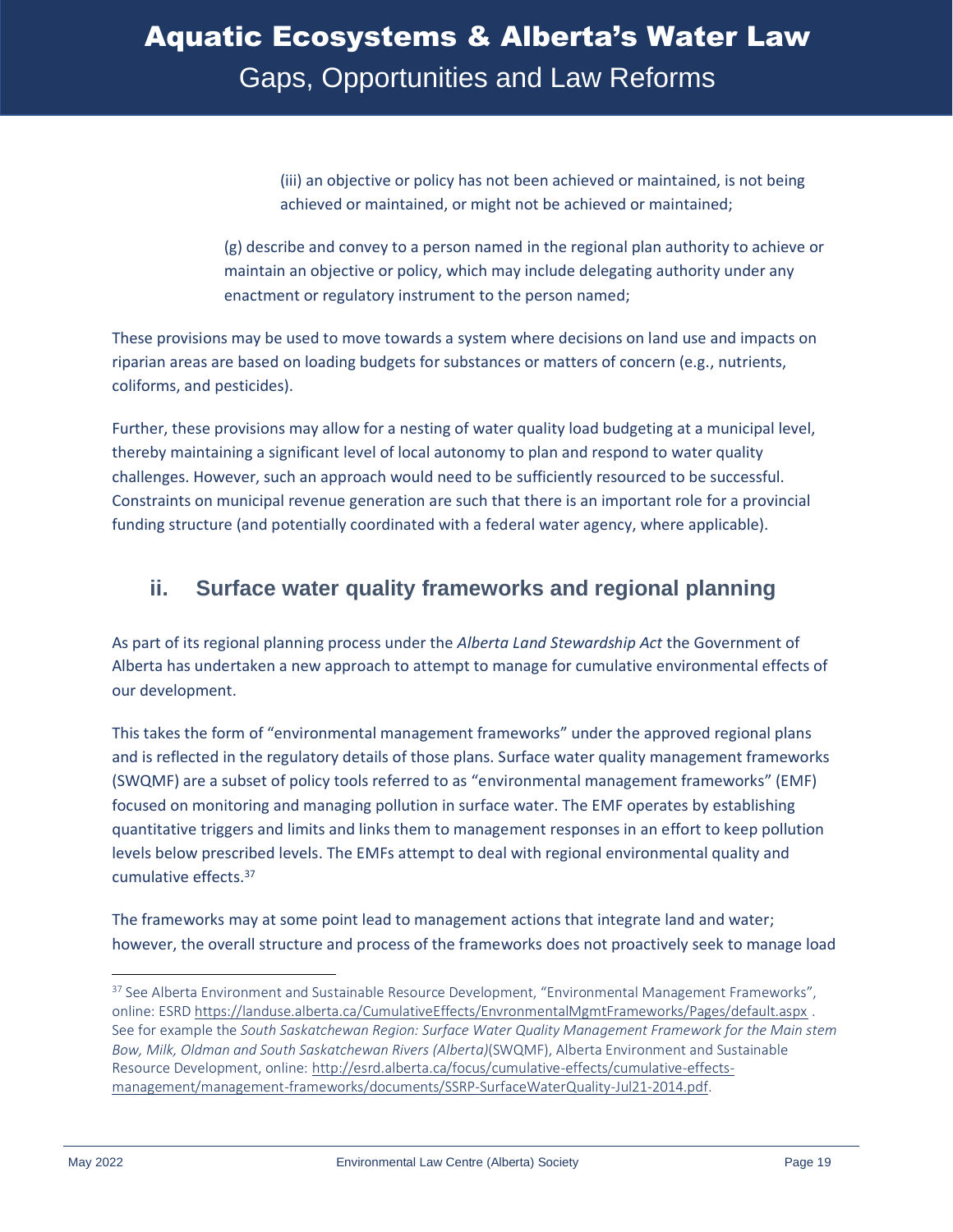of pollutants of rivers because as a starting point it relies on the dilutive capacity of mainstem rivers. The process provided by these frameworks aim at responding to exceedance of set triggers and limits in monitoring data through a process of investigation and further management action (both voluntary and regulatory) as opposed to restricting initial inputs.

A significant concern with this approach is that it is likely to allow for current and future impairment of surface waters (particularly tributaries) and fails to mitigate water quality impacts proactively at the source. In this way, it reflects a status quo approach to relying on dilutive capacity of water bodies only requiring a management response once thresholds or objectives are exceeded. Even where triggers and thresholds are exceeded it is unclear what response will be mustered, who will be engaged and how effective the management response will be.

In this regard, the distinction between the surface water quality management frameworks and a land use planning system focused on assessing and management of pollutant loading of water bodies can be seen: the frameworks rely on dilution and do not adopt a proactive approach to direct land use based on loading (i.e., determining an appropriate maximum load of pollutants), and thereby are likely to fail in proactively avoiding cumulative effects. By connecting land use with surface water pollutant loading we move toward a system of proactive planning and management of sources of water quality impacts.

Ideally these frameworks would be applied in a triage approach, with frameworks targeting known impaired tributaries, and thereby more proactively dealing with land use impairment of water bodies. In this regard the ELC recommends rescaling the frameworks so that management actions are initiated in impaired tributaries.

For a full description of the SWQMF system, see the ELC's A Primer [on Surface Water Quality](https://elc.ab.ca/sdm_downloads/primer-on-surface-water-quality-framework/)  [Framework](https://elc.ab.ca/sdm_downloads/primer-on-surface-water-quality-framework/)*.*

#### **Recommendations:**

- *1. Rescale Surface Water Quality Management Frameworks using a triage approach for known impairments and create a system of monitoring and evaluation for the application of frameworks at relevant tributary and/or sub-basin scales.*
- *2. Using regional planning to direct relevant departments and municipalities to integrate surface water quality assessments, land use change and maximum daily load budgets to guide future development and to guide restoration of ecosystems services.*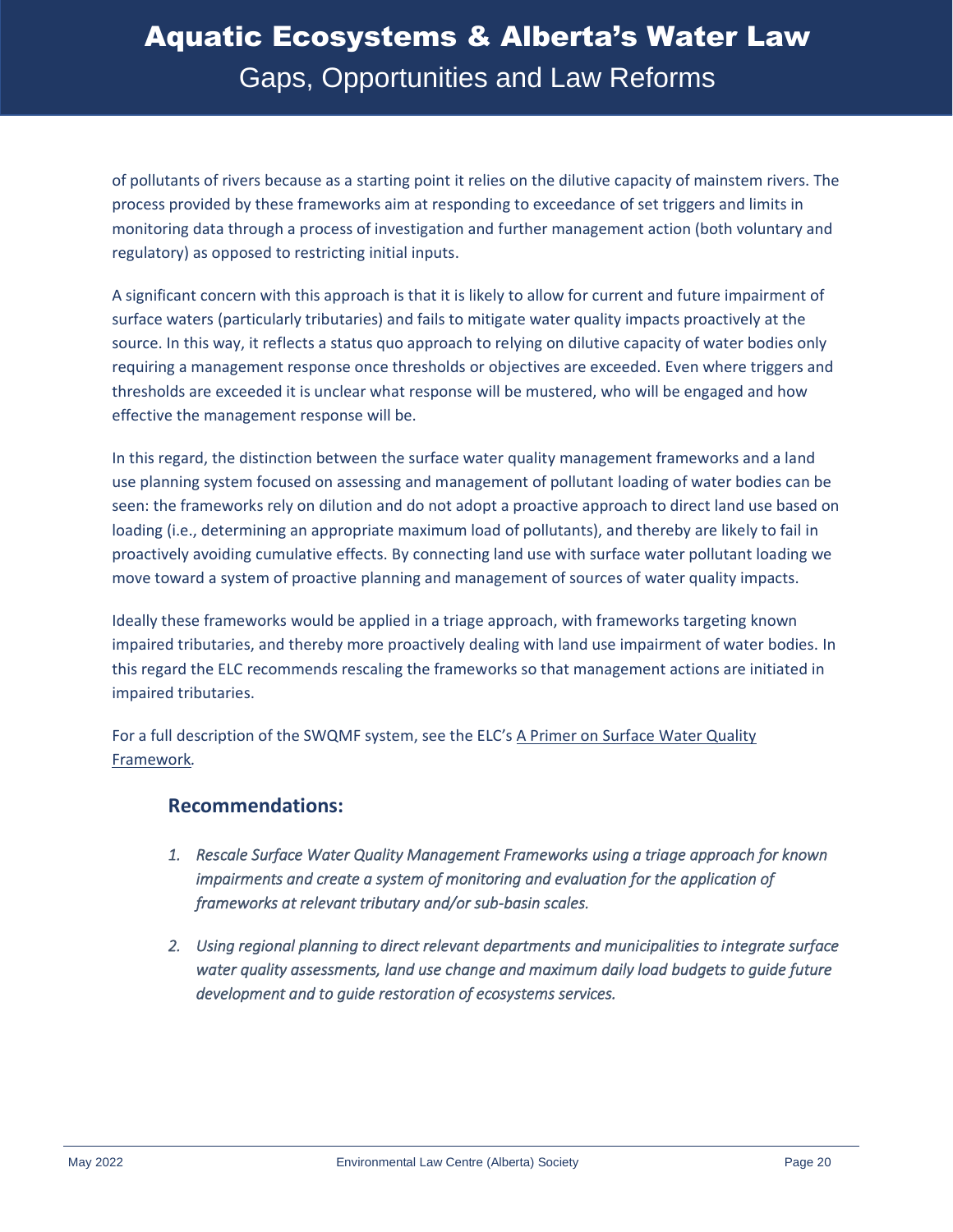### <span id="page-24-0"></span>C. Law Reforms: Integrating land and water

Planning around water and land for the purposes of meeting water based objectives remains in various silos; among levels of government and various governmental departments. Existing laws have mechanisms, if embraced, that could be used for properly integrating land and water planning, yet these laws have not met their potential. Addressing the lack of integration could be addressed through legislative revisions to alter how land and water are governed.

One approach is to delegate authority around specific tasks: such as monitoring, decision making, mandatory plans and considerations for other government departments and tribunals. Delegating authority for goal oriented water based planning can be a key approach to be taken to addressing this integration problem. This delegated authority should be granted independence, sufficient resources for technical and scientific capacity, and with specific codification of how the authority would guide provincial and municipal land and water decisions.

Alternatively, municipalities, if supplied the proper budgetary resources and with robust water quality policy direction, could take an increased role ensuring water quality is maintained. As land use planners, municipalities already undertake this role in varying degrees. Formalizing this role, budgetary allocations and policy direction in this regard could facilitate greater integration of land and water management.

#### **Recommendation:**

*1. Enable and delegate authority to an independent authority to direct planning around water outcomes. This direction would then drive decision making at provincial and municipal levels.*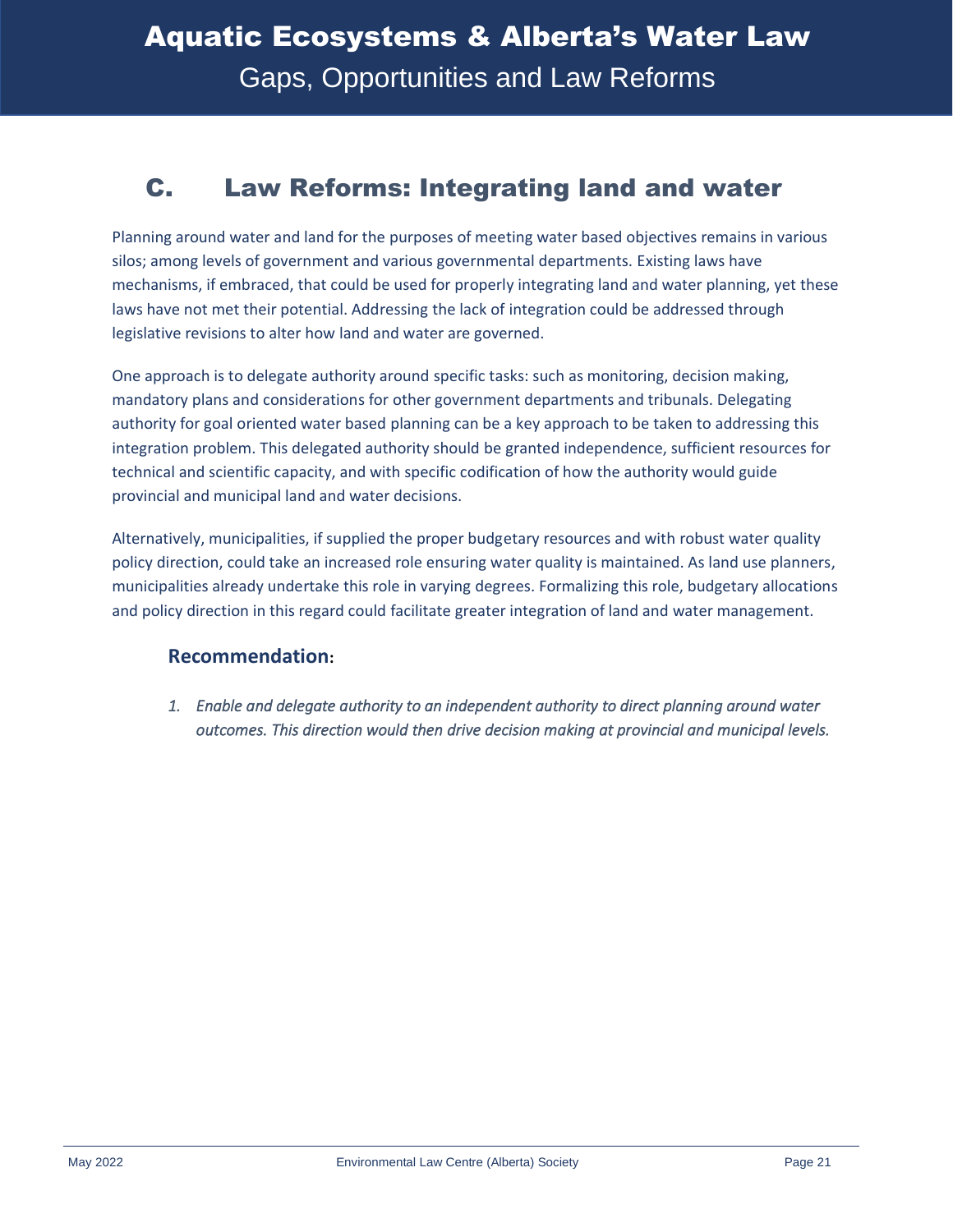## <span id="page-25-0"></span>IV. Consideration and conservation of aquatic habitats

Protection and regulation of aquatic habitats attracts both provincial and federal jurisdiction, due to the overlapping jurisdiction granted by the Canadian Constitution. The federal government has jurisdiction over coastal and inland fisheries whereas the provincial government has jurisdiction over water more generally, the beds and shores of water bodies, land regulation and general jurisdiction over nonfisheries biodiversity and habitat.<sup>38</sup> In this report, we focus on provincial opportunities to become more proactive in protecting and regulating of aquatic habitat that serve provincial based habitat objectives (which should minimize conflict with fisheries objectives of the federal government).

### <span id="page-25-1"></span>A. Habitat under the Water Act

The *Water Act* has a variety of relevant provisions related to conservation of aquatic habitat. This includes the use of authorization powers where impacts on aquatic habitat are likely as well as the development of a strategy for the protection of aquatic habitat. Particularly, there is unrealized potential of a "Strategy for the Protection of Aquatic Environment" (that is, sections 7 and 8 of the Act).

### <span id="page-25-2"></span>**i. A Strategy for Protection of the Aquatic Environment**

The *Act* required that a framework for water management planning – including a strategy for the protection of the aquatic environment- "to be established by the end of 2001".<sup>39</sup>

Section 8 of the Act states that the strategy may include:

(a) identification of criteria to determine the order in which water bodies or classes of water bodies are to be dealt with,

- (b) guidelines for establishing water conservation objectives,
- (c) matters relating to the protection of biological diversity, and
- (d) guidelines and mechanisms for implementing the strategy.

<sup>38</sup> *Constitution Act,* 1867 30& 31 Vict. C3, at ss.91&92.

<sup>39</sup> *Water Act*, ss 7 & 8.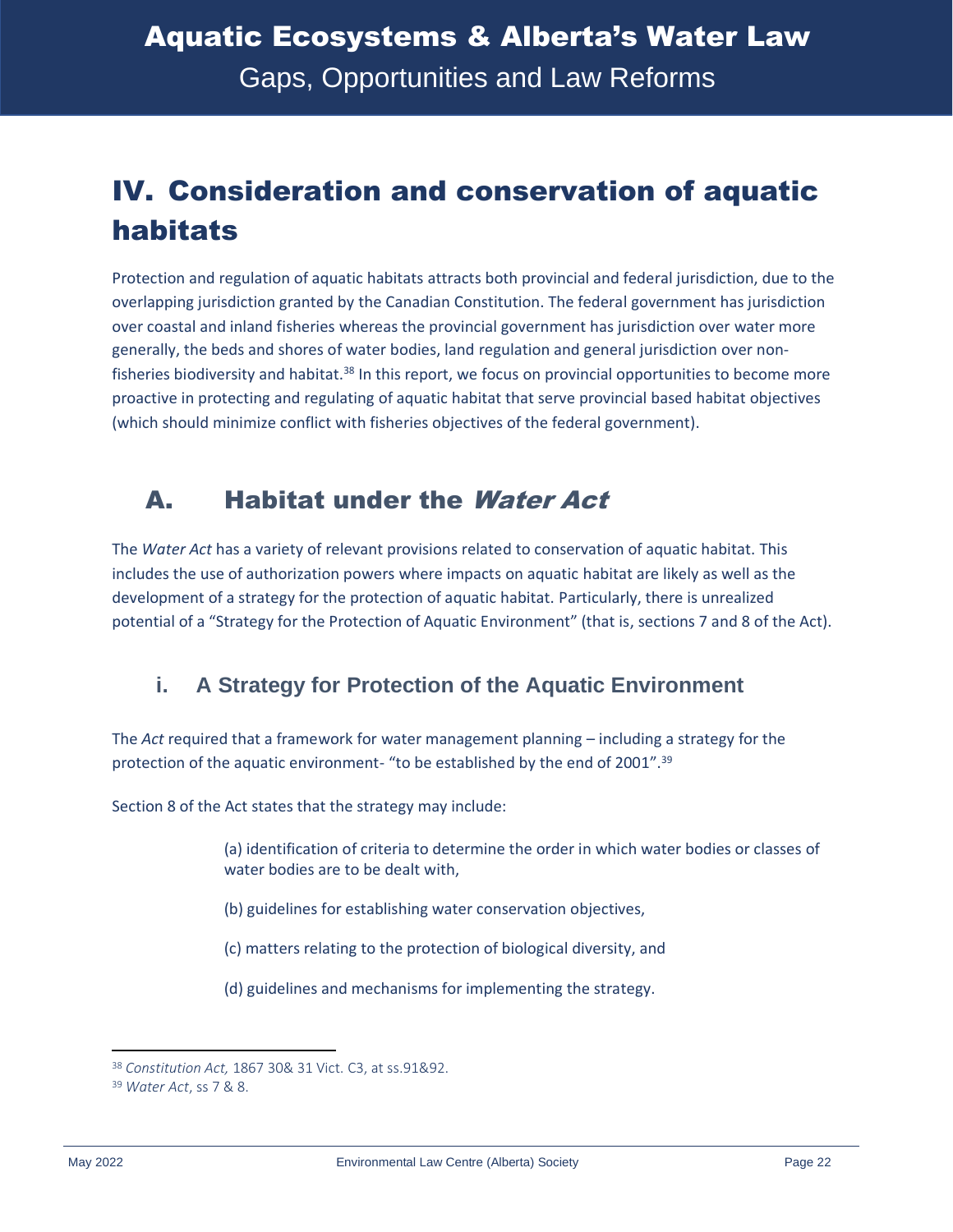The published strategy is comprised of 12 pages within the *Framework for Water Management Planning*  (the *Strategy*).<sup>40</sup> Notably, the *Strategy* is devoid of most relevant matters that make an effective strategy.<sup>41</sup> At a minimum, an effective strategy needs to identify key goals and objectives (or targets), barriers and threats, and to set out tactics and actions for achieving those objectives. In addition, clearly identifying of roles and responsibilities and setting of performance measurement is required. A clear strategy also has relevance for budgetary support because if a strategy provides no meaningful direction to decision makers, it has limited value.

The *Strategy* lists certain elements that are important to aquatic ecosystems and highlights knowledge and data needs that must be met; however, it is little more than an enumeration of legislative and policy tools that *may* be used to reach the stated objective that "protection will occur through maintaining, restoring and enhancing current conditions". <sup>42</sup> The implementation section of the *Strategy* (at pp. 34- 37) is little more than an enumeration of policies and procedures.

Notably the *Strategy* fails to reflect many aspects of the *Act* in any meaningful way. It fails to set criteria for identifying water bodies to be dealt with, it does not set guidelines for the setting of WCOs, it fails to substantively deal with matters of biological diversity and fails to provide guidelines for implementing the strategy. Granted dealing with these matters in the strategy is discretionary under the Act whereas they ought to have been prescribed.

A good example of the contents and scope of a strategy and related action plan can be seen in th[e Oregon](https://www.oregonconservationstrategy.org/download-chapters/)  [Conservation Strategy](https://www.oregonconservationstrategy.org/download-chapters/) or the [Chehalis](https://www.chehalisbasinstrategy.com/wp-content/uploads/2019/11/ASRP_Phase-1.pdf)  [Basin Strategy: Aquatic Species](https://www.chehalisbasinstrategy.com/wp-content/uploads/2019/11/ASRP_Phase-1.pdf)  [Restoration Plan.](https://www.chehalisbasinstrategy.com/wp-content/uploads/2019/11/ASRP_Phase-1.pdf)

It is notable that some of the government's 2009 Action Plan had specific areas of action that would assist in this area; however, these actions were not fulfilled. Specifically, Action 2.2 in the Action Plan set out specific approaches to identifying and protecting "critical aquatic ecosystems and develop a provincial action plan to improve the health of significantly impacted ecosystems". Much of this work was to be completed by 2015. Table 3 below identifies the actions and the ELC assessment of how these actions failed to be fulfilled.

<sup>41</sup> For an example of a more comprehensive strategy see the Oregon Conservation Strategy, online: [https://www.oregonconservationstrategy.org/download-chapters/.](https://www.oregonconservationstrategy.org/download-chapters/)

<sup>40</sup> Alberta Environment (Edmonton: Alberta Environment, 2001), online[: https://open.alberta.ca/dataset/8a08440e](https://open.alberta.ca/dataset/8a08440e-efed-4f38-8516-1c097b8a2442/resource/f5ef848b-49e0-4fed-8a1d-4cfb6bb3d93e/download/2001-watermanagementplan-framework-2001.pdf)[efed-4f38-8516-1c097b8a2442/resource/f5ef848b-49e0-4fed-8a1d-4cfb6bb3d93e/download/2001](https://open.alberta.ca/dataset/8a08440e-efed-4f38-8516-1c097b8a2442/resource/f5ef848b-49e0-4fed-8a1d-4cfb6bb3d93e/download/2001-watermanagementplan-framework-2001.pdf) [watermanagementplan-framework-2001.pdf.](https://open.alberta.ca/dataset/8a08440e-efed-4f38-8516-1c097b8a2442/resource/f5ef848b-49e0-4fed-8a1d-4cfb6bb3d93e/download/2001-watermanagementplan-framework-2001.pdf)

<sup>42</sup> *Ibid*. at page 27.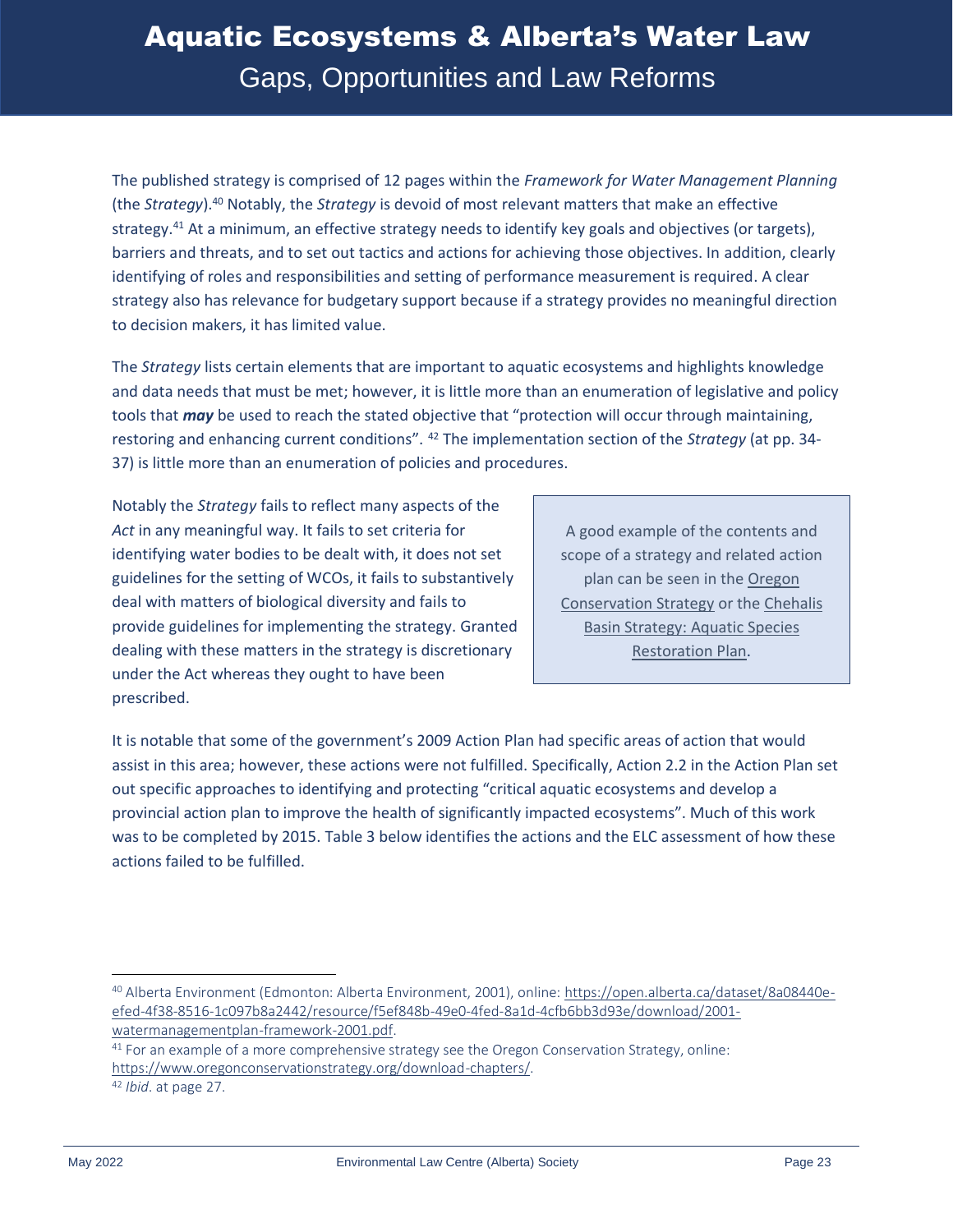Alberta's environmental law has few areas where a statutory strategy is required and this reflects a significant missed opportunity. An effective strategy is one that can be picked up by people in the department or a regulator to get a clear understanding of how "protection of the aquatic environment" is going to be achieved. Instead Alberta's strategy is a vague listing of tools, easily ignored. It would be difficult for anyone to claim that it is an effective strategy when the goals, outcomes, inputs and tactics are not defined.

A revised strategy would be useful if it was sufficiently directive, has specific targets and objectives for line departments and is linked with water management planning and regional plans.

#### **Recommendation:**

*1. Revisit the Strategy for the Protection of Aquatic Environment to detail outcomes, targets, measures, tactics and roles and responsibilities for the protection of aquatic habitat.* 

| Table 3: Alberta Government's Action 2.2 regarding Healthy Aquatic Ecosystem and ELC assessment of |
|----------------------------------------------------------------------------------------------------|
| state of action                                                                                    |

| Action 2.2.                                                                                                                                                                              | Short-<br>term by<br>2012 | Medium-<br>term by<br>2015 | Long-term<br>by 2019 | <b>ELC assessed State of Actions</b>                                                                                                                                                                                                                                                                      |
|------------------------------------------------------------------------------------------------------------------------------------------------------------------------------------------|---------------------------|----------------------------|----------------------|-----------------------------------------------------------------------------------------------------------------------------------------------------------------------------------------------------------------------------------------------------------------------------------------------------------|
| <b>Protect Alberta's critical aquatic</b><br>ecosystems and develop a provincial<br>action plan to improve the health of<br>significantly impacted aquatic<br>ecosystems                 |                           |                            |                      | "critical" systems not protected.<br>$\bullet$<br>Protection not defined.<br>$\bullet$<br>"significantly impacted" not<br>$\bullet$<br>defined or identified.<br>No action plan for improvement.<br>$\bullet$                                                                                             |
| Define criteria and identify critical<br>$\bullet$<br>and significantly impacted aquatic<br>ecosystems                                                                                   |                           |                            |                      | Identification of critical and<br>$\bullet$<br>significantly impacted aquatic<br>ecosystems not completed.<br>No provincial policy guiding<br>$\bullet$<br>identification process.                                                                                                                        |
| Maintain or improve the health of<br>$\bullet$<br>critical and impacted aquatic<br>ecosystems through legislation,<br>watershed and regional planning,<br>and conservation organizations |                           |                            |                      | Foundational work not<br>$\bullet$<br>completed.<br>No action plan to maintain or<br>$\bullet$<br>improve.<br>Regional planning not engaged<br>$\bullet$<br>sufficiently to "Maintain and<br>improve".<br>Certain NGOs are working on<br>$\bullet$<br>issues but no provincial direction<br>or actioning. |
| Monitor, report, and adjust,<br>$\bullet$<br>where necessary, to ensure the<br>health of aquatic ecosystems are<br>maintained or improved                                                |                           |                            |                      | Foundational work not completed<br>$\bullet$<br>to "maintain and improve"                                                                                                                                                                                                                                 |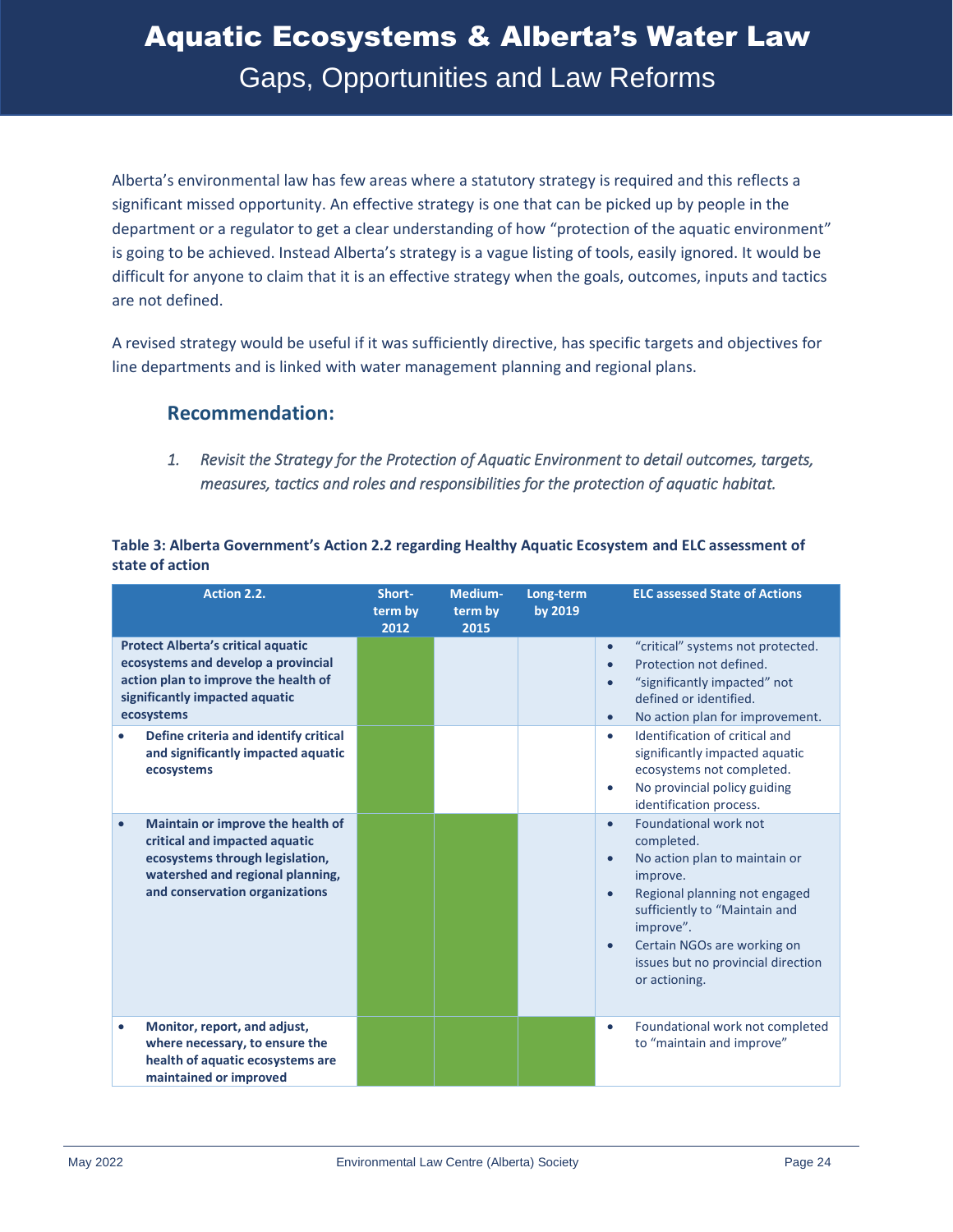#### <span id="page-28-0"></span>**ii. Aquatic habitat and the Alberta** *Land Stewardship Act*

Aquatic habitat could be served by regional plans in various ways. Regulatory details regarding aquatic biodiversity management frameworks (BMFs)and water based landscape management of ecological footprint could be pursued. Further, regional plans can dictate how aquatic ecosystem health are to be measured, evaluated and considered as part of government and tribunal decision making.

Unfortunately, these steps have not been taken in the existing regional plans. Further, while BMFs attracted extensive consideration and consultation for the existing plans they have yet to be finalized or published in any region of Alberta. These frameworks were contemplated in the two approved plans to date. For the Lower Athabasca Region, the BMF for public lands was to be completed in 2013.<sup>43</sup> For the South Saskatchewan Region, the BMF was to be completed by the end of 2015.<sup>44</sup>

Further, the Lower Athabasca Regional Plan was to lead to integrated land management on public land through the use of the "regional landscape management plan" to manage industrial footprint.<sup>45</sup> Again this was intended to be completed at the end of 2013. A progress report was subsequently issued indicating a new timeline for these tools; however, even the revised timeline has not been met.<sup>46</sup>

Aquatic biodiversity management frameworks can be facilitated under regional plans including direct and prescriptive approaches to managing land and water based impacts that may impair aquatic habitat (including connectivity, riparian management and mitigation and offsetting of instream impacts).

#### **Recommendation***:*

*1. An aquatic biodiversity management framework should be created with input from relevant experts to ensure aquatic habitat sustainability and resilience.* 

<sup>43</sup> Lower Athabasca Regional Plan 2012-2022, online:

[https://landuse.alberta.ca/LandUse%20Documents/Lower%20Athabasca%20Regional%20Plan%202012-](https://landuse.alberta.ca/LandUse%20Documents/Lower%20Athabasca%20Regional%20Plan%202012-2022%20Approved%202012-08.pdf) [2022%20Approved%202012-08.pdf](https://landuse.alberta.ca/LandUse%20Documents/Lower%20Athabasca%20Regional%20Plan%202012-2022%20Approved%202012-08.pdf) at 28.

<sup>44</sup> South Saskatchewan Regional Plan 2014-2024, online: [https://open.alberta.ca/dataset/460ac866-4416-4d77](https://open.alberta.ca/dataset/460ac866-4416-4d77-a25a-a02fab85a6ec/resource/8261ce03-aa0f-4621-8e2d-c610a72ac37c/download/south-saskatchewan-regional-plan-2014-2024-february-2017.pdf) [a25a-a02fab85a6ec/resource/8261ce03-aa0f-4621-8e2d-c610a72ac37c/download/south-saskatchewan-regional](https://open.alberta.ca/dataset/460ac866-4416-4d77-a25a-a02fab85a6ec/resource/8261ce03-aa0f-4621-8e2d-c610a72ac37c/download/south-saskatchewan-regional-plan-2014-2024-february-2017.pdf)[plan-2014-2024-february-2017.pdf.](https://open.alberta.ca/dataset/460ac866-4416-4d77-a25a-a02fab85a6ec/resource/8261ce03-aa0f-4621-8e2d-c610a72ac37c/download/south-saskatchewan-regional-plan-2014-2024-february-2017.pdf)

<sup>45</sup> *Supra* note 43 at 18.

<sup>46</sup> See Alberta Government *Land-use Framework Regional Plans Progress Report: a review of our progress in 2014*.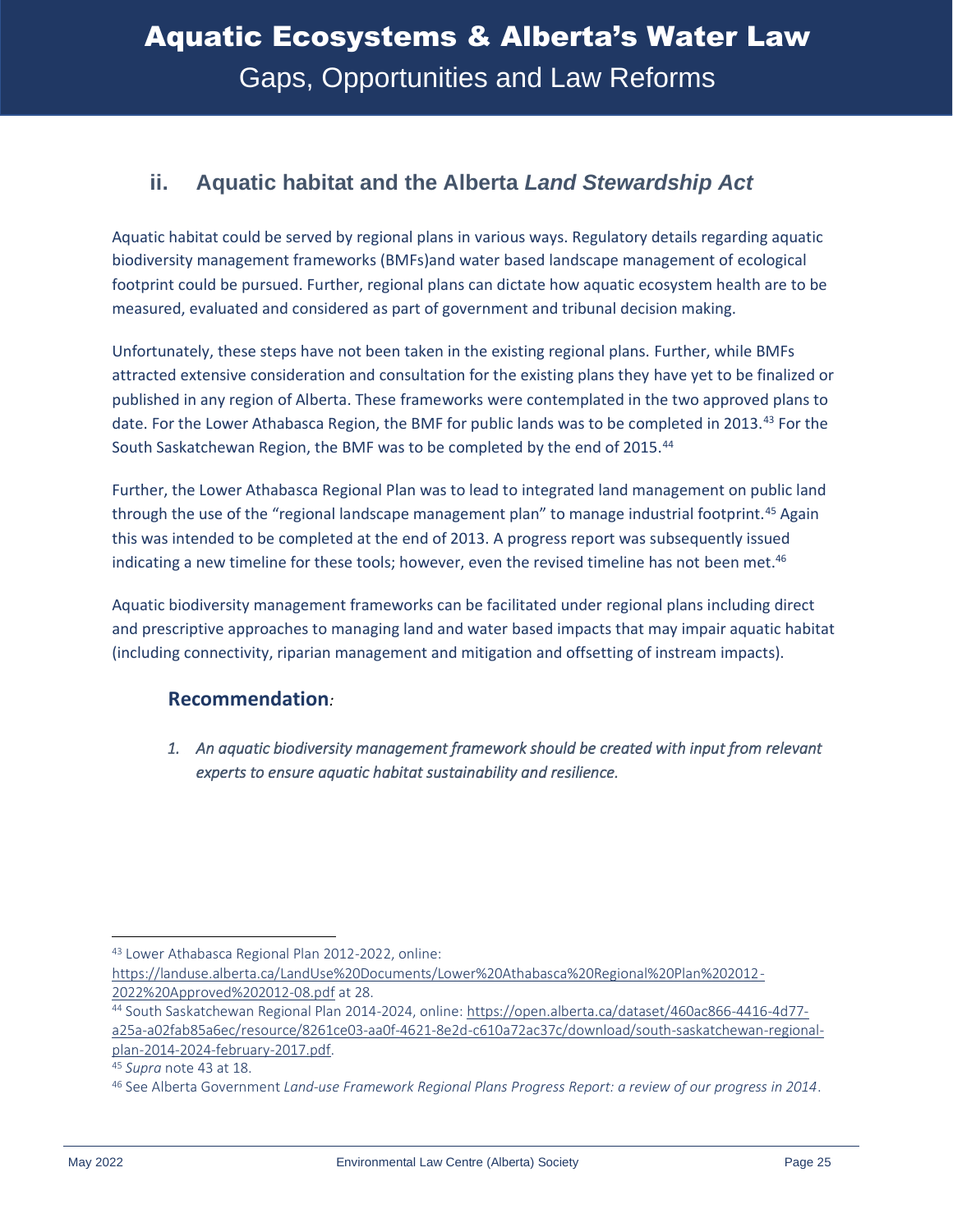### <span id="page-29-0"></span>B. Law Reforms: Conservation of aquatic habitat

Strategies for the protection of aquatic environment and regional planning are only part of the regulatory picture regarding aquatic habitat. Habitat protections are largely missing in Alberta law, relying instead on discretion under the *Water Act* or proxy provisions of the *Public Lands Ac*t.

The *Water Act* requires an authorization for any activity that "causes, may cause or may become capable of causing an effect on the aquatic environment" (except where the activity is exempt by regulation or is licenced under the Act).<sup>47</sup> Notable in this section is that the "effect" need not be significant, as is common in Alberta environmental law. Nevertheless, the permitting of effects to the aquatic environment is not constrained by the Act or regulation, relying instead on the Director's discretion.

Further, while the *Wildlife Act* has some provision for planning, the focus of the *Wildlife Act* is the conservation and management of individual organisms (primarily game animals) and, to an extent, the residence of animals.<sup>48</sup> Again, habitat focused provisions are largely lacking in the substantive parts of the Act and regulations. Nor does the *Fisheries (Alberta) Act* deal with habitat (granted this is primarily federal jurisdiction addressed via the federal Fisheries Act). The province may rely on provisions under the *Public Lands Act* to manage aquatic habitat impacts. The Crown owns the beds and shores of permanent and naturally occurring bodies of water, and naturally occurring streams, rivers and lakes within the province.<sup>49</sup> The legislation regulates activities within the bed and shore by prohibitions in the Act. Section 54 states:

(1) No person shall cause, permit or suffer

(a.1) loss or damage to public land,

(a.2) activities on, or the use of, public land that is likely to result in loss or damage to public land,

…

(d) the doing of any act on public land that may injuriously affect watershed capacity,

(e) the disturbance of any public land in any manner that results or is likely to result in injury to the bed or shore of any river, stream, watercourse, lake or other body of water or land in the vicinity of that public land, or

<sup>47</sup> *Water Act* at ss.1 & 36.

<sup>48</sup> *Wildlife Act*, R.S.A. 2000, c. W-10.

<sup>49</sup> *Public Lands Act*, R.S.A. 2000, c. P-40 at s.3.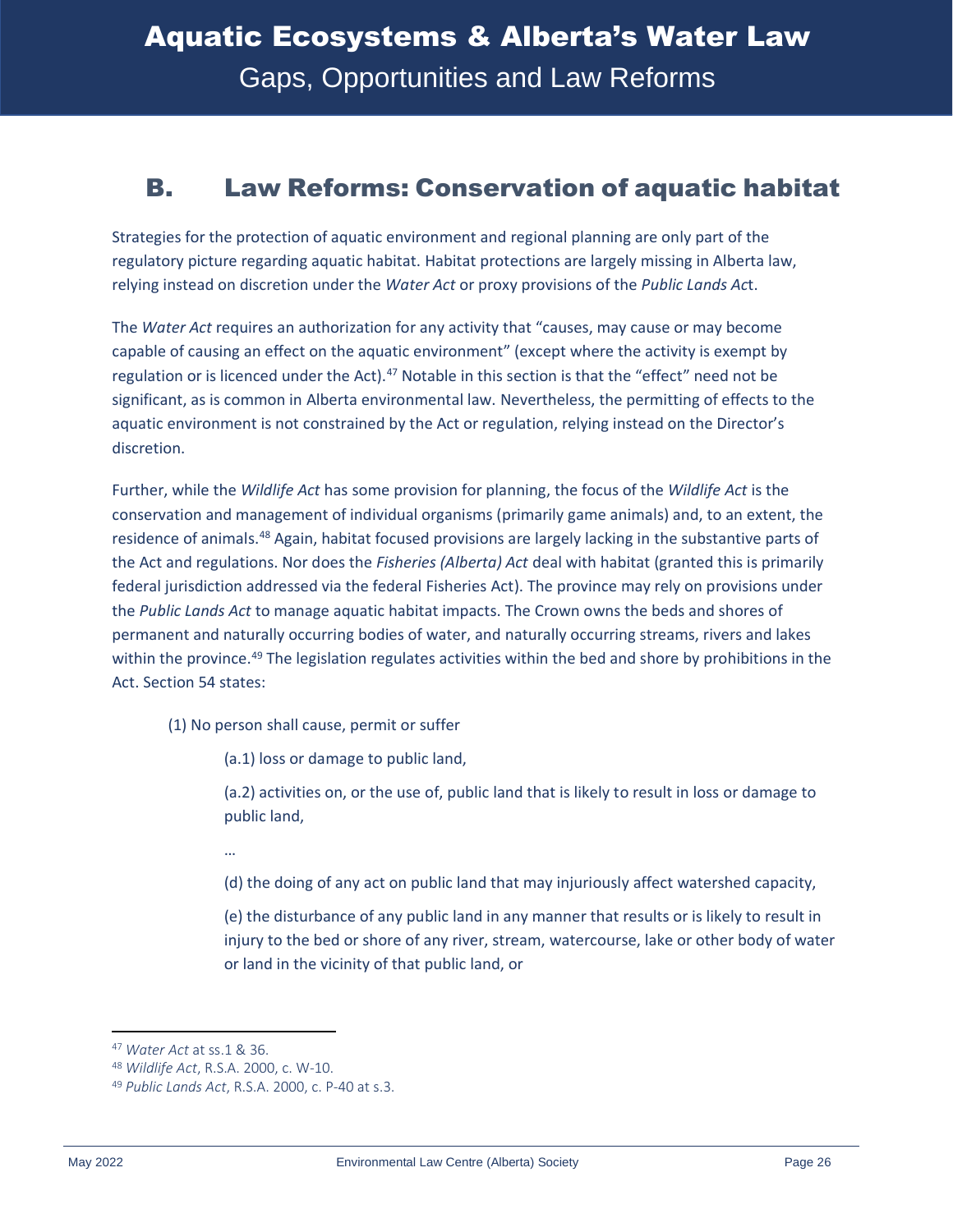#### (f) the creation of any condition on public land which is likely to result in soil erosion.

These provisions have seen some enforcement primarily through the use of administrative penalties, however they should not be equated to habitat specific protections.<sup>50</sup> While using these provisions as proxies for habitat protections has some utility, they are ill equipped for protection of habitat insofar as they are general and broad in relation to occupation and destruction of public land,. For example, injury to "watershed capacity" or "injury to the bed and shore" may be factually distinct from destruction or alteration of aquatic habitats. Further, in the case of a prosecution, it is likely that the "harm" to public lands that influences sentencing discounts the relevance of the public land as habitat.

Overall, there is no regulatory framework focused on monitoring, evaluating, and protecting high valued aquatic habitat.

The federal *Fisheries Act* does provide targeted and broad habitat protection for fish habitat under section 35(1) of the Act.<sup>51</sup> This section states that **"**No person shall carry on any work, undertaking or activity that results in the harmful alteration, disruption or destruction of fish habitat". Activities that cause harmful alteration, disruption or destruction of fish habitat can be authorized in various ways under the Act.<sup>52</sup> Further, the Act sets out specific regulatory frameworks for "ecologically significant areas".<sup>53</sup>

This federal role in fisheries does not, in the author's opinion, diminish the role of the province in overall aquatic habitat protection. Indeed, any activity in areas frequented by fish will need to engage both the provincial and federal regulatory system, as the water-fish nexus exemplifies the double aspect of jurisdiction. The provinces' role is broader than the federal role which is focused on fisheries alone.

#### **Recommendation**:

*1. Government of Alberta bring forward habitat protection legislation for aquatic and terrestrial species and ecosystems. This law should include provisions to ensure conservation and restoration of biophysical aspects of aquatic systems.* 

<sup>50</sup> See *MacArthur and Weder v. Director, Peace Region, Alberta Environment and Parks*, 2018 ABPLAB 4 (CanLII), [https://canlii.ca/t/j2hdx,](https://canlii.ca/t/j2hdx) *Sanarov et al. v. Director, Regional Compliance, Lower Athabasca Region, Regulatory Assurance Division, Alberta Environment and Parks*, 2020 ABPLAB 15 (CanLII), [https://canlii.ca/t/jbwcp.](https://canlii.ca/t/jbwcp) <sup>51</sup> *Fisheries Act,* R.S.C., 1985, c. F-14.

<sup>52</sup> *Ibid* at s.35(2).

<sup>53</sup> *Ibid*. at s. 35.2.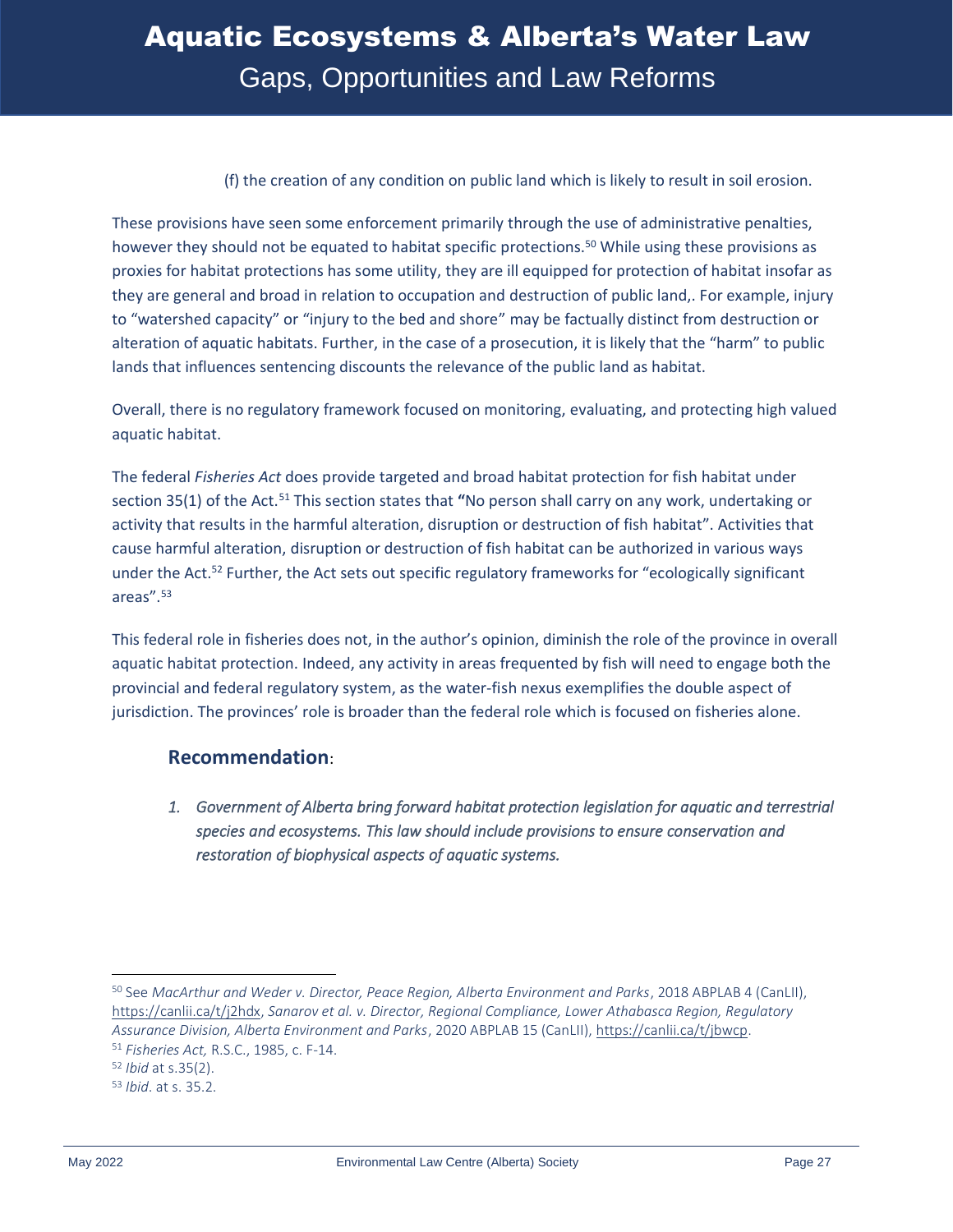### <span id="page-31-0"></span>V. Adaptability and climate pressures

Alberta's history of water law, in adopting a "prior allocation" or "first in time, first in right" approach to diversions, has focused on providing those who divert and use water significant certainty. Allocations were largely made in the absence of ecological flow requirements and recognized the risks of variable supplies in terms of human diversion and use but not in relation to impacts on aquatic ecology. There are some opportunities to address the need to adapt to variable supply in some parts of Alberta however elsewhere there are more limited opportunities, where law reform is required.

### <span id="page-31-1"></span>A. Water Act and climate

There are opportunities under the Act to address the issue of adaptability of water management and to mitigate the effects of water supply for aquatic environments. These opportunities are more limited in those areas of the province that are heavily allocated under licences issued prior to the passage of the *Water Act*.

For a deeper discussion of the issue around flexibility and climate adaptability of the *Water Act* see [Future Flows: Climate resilience, environmental flows and Alberta's water law](https://elc.ab.ca/?smd_process_download=1&download_id=53257) (ELC, 2019).<sup>54</sup>

#### <span id="page-31-2"></span>**i. Climate, WCOs and planning**

Opportunities under the *Water Act* that have been underutilized are focused on the use of water conservation objectives (WCOs) and water management planning. WCOs, if set at an appropriately level to account for water supply challenges, and if granted a licence priority, can provide accountability for instream flows in those basins where there is sufficient unallocated water. WCOs, in this way, can be used to protect "base flows".

Water management planning under the *Act* provides an opportunity for the government to plan for water allocations, WCOs and water quality moving forward. WMPs set out the matters and factors that a Director must consider in making authorization decisions under the Act. As highlighted above, the statutory plans (i.e., those approved by cabinet) have attracted minimal use. Further, the plans to date have been the result of responding to specific challenges of passing sufficient water on to Saskatchewan

<sup>54</sup> *Supra* note [1 https://elc.ab.ca/?smd\\_process\\_download=1&download\\_id=53257.](https://elc.ab.ca/?smd_process_download=1&download_id=53257)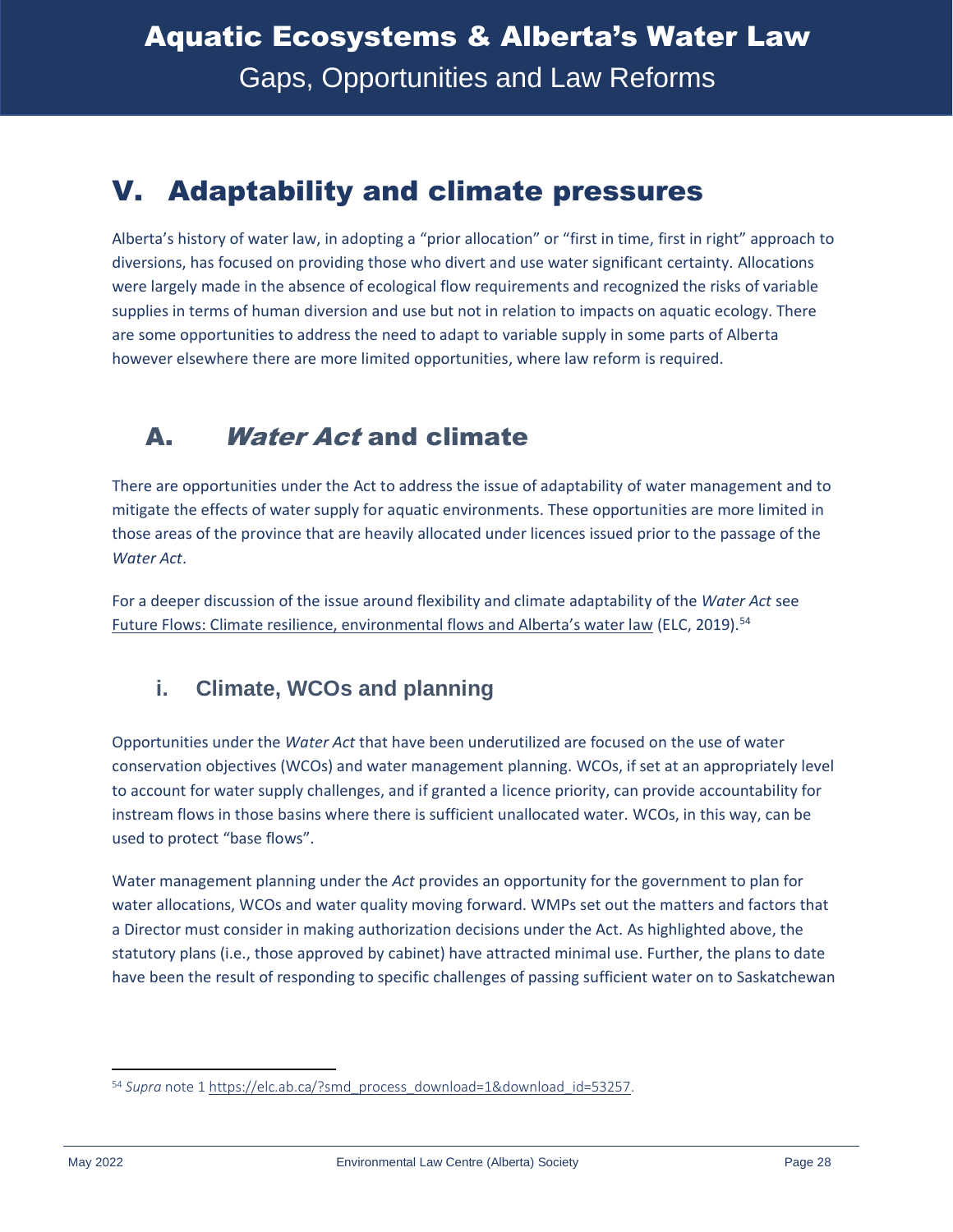and Manitoba and have not dealt with addressing current and future supply, climate variability and adaptability.<sup>55</sup> More simply, the plans fail to plan for climate change.

Significantly the two water management plans approved under the *Water Act* did not address various factors affecting supply, including climate related impacts on supply. The appendix to the *Approved water management plan for the South Saskatchewan River Basin (Alberta)* (SSRWMP) notes that climate change was outside the scope of planning process "due to the absence of "high-confidence" research conclusions on future of water supply and demand".<sup>56</sup> This reliance on uncertainty to avoid climate considerations reflects clearly that the regulatory system is not prepared to deal with uncertainty in an adaptive and responsive way.

#### **Recommendation:**

*1. Pursue water management planning and including detailed approaches to the matters and factors around climate variability and future supply that must be considered in the Director's decision making.* 

<sup>55</sup> For the *Approved water management plan for the South Saskatchewan River Basin (Alberta)* (SSRWMP) this means responding to a heavily allocated basin in an arid or semi-arid area of the province where there are high volume historic licences and a requirement to allow flows to continue to Saskatchewan and Manitoba under the Master Agreement on Apportionment between Government of Canada, Government of Alberta, Government of Saskatchewan and Government of Manitoba, dated October 13, 1969. Online: [https://www.ppwb.ca/about](https://www.ppwb.ca/about-us/what-we-do/1969-master-agreement-on-apportionment/master-agreement-on-apportionment)[us/what-we-do/1969-master-agreement-on-apportionment/master-agreement-on-apportionment.](https://www.ppwb.ca/about-us/what-we-do/1969-master-agreement-on-apportionment/master-agreement-on-apportionment) <sup>56</sup> *Ibid*. at p.40.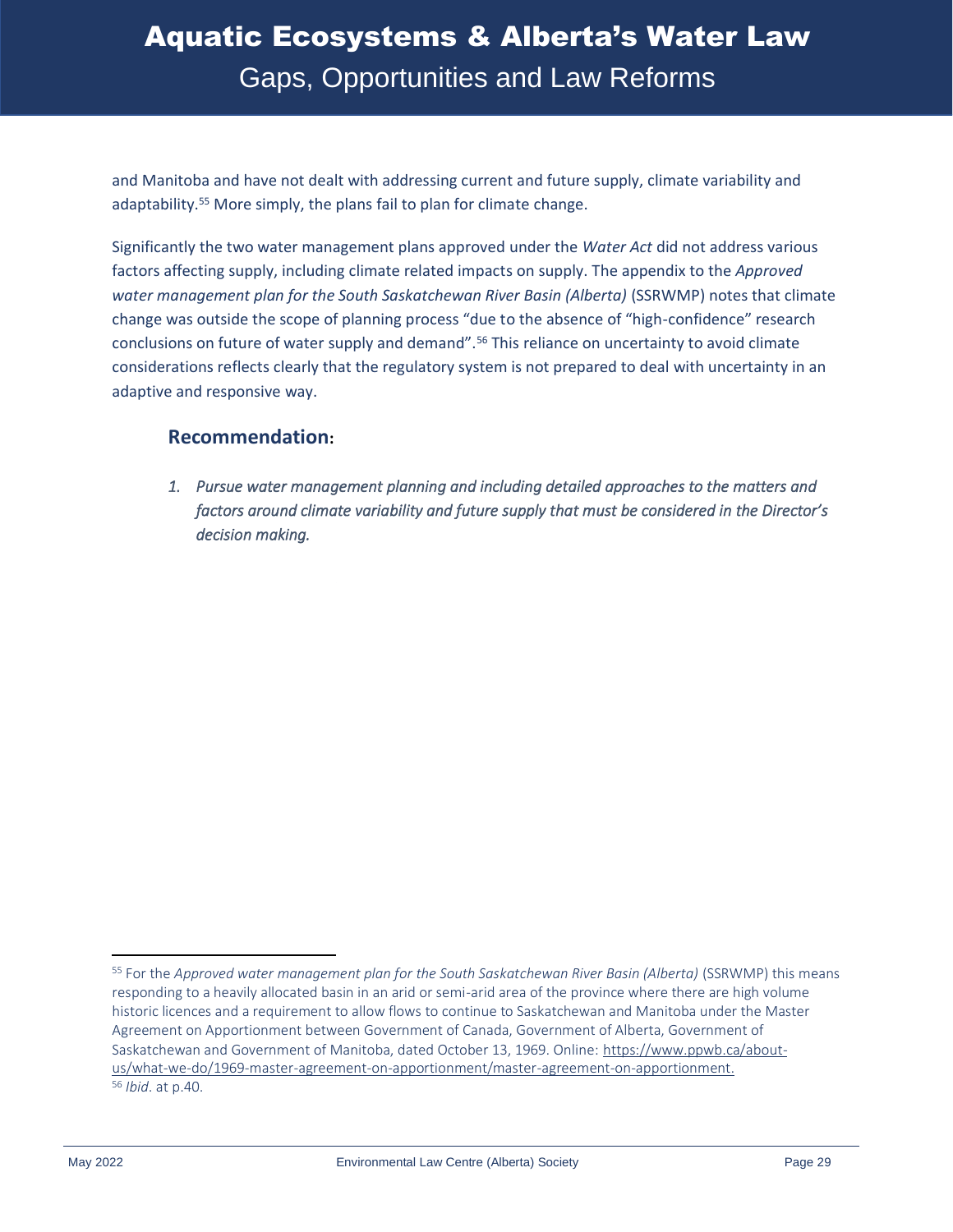### <span id="page-33-0"></span>B. ALSA and Climate

Regional planning has a role to play in being adaptive to climate impacts on species. Climate variability may result in variability in flows but also in water temperature and sediment transport.<sup>57</sup> Various species are currently negatively impacted by our land use decisions today. The combined effect of climate change and land use will likely impact sensitive species in the future. <sup>58</sup>

The mix of variables and interactions on species, water quality and habitat may require altered land use practices to mitigate climate impacts on aquatic systems.<sup>59</sup> This includes the potential need for protected areas based on aquatic ecosystem needs.<sup>60</sup>

Regional planning in this regard will need to be adaptive and reflect the needs of aquatic ecosystems moving forward.

### <span id="page-33-1"></span>C. Law reform and climate

Law reforms related to managing water to be responsive to variable climate are markedly similar to those related to ensuring accountability for instream flows to protect aquatic ecosystems. Namely, the water management legislation in Alberta needs to be more responsive and adaptive. For a fuller discussion of this see the ELC's *[Future Flows: Climate resilience, environmental flows and Alberta's water](https://elc.ab.ca/?smd_process_download=1&download_id=53257)  [law.](https://elc.ab.ca/?smd_process_download=1&download_id=53257) 61*

Law reforms that can facilitate this will be focused on water supply and ensuring water budgets account for instream flows in a manner that is not overburdened by the power dynamics of the prior allocation system and deemed licences under the Act (as described above). This means reimagining how water is managed and, perhaps more importantly how land uses and activities proceed (or not) depending on the increased risks they play on the aquatic environment.

<sup>&</sup>lt;sup>57</sup> See Dibike, Y., et al. "Effects of projected climate on the hydrodynamic and sediment transport regime of the lower Athabasca River in Alberta, Canada." *River Research and Applications* 34.5 (2018): 417-429.

<sup>58</sup> Murdoch, Alyssa, Chrystal Mantyka-Pringle, and Sapna Sharma. "The interactive effects of climate change and land use on boreal stream fish communities." *Science of the Total Environment* 700 (2020): 134518.

<sup>&</sup>lt;sup>59</sup> See Tesfa Worku Meshesha, Juney Wang, Nigus Demelash Melaku "Modelling spatiotemporal patterns of water quality and its impacts on aquatic ecosystem in the cold climate region of Alberta Canada, (2020) *Journal of Hydrology* Volume 587.

 $60$  Heino, Jani, Raimo Virkkala, and Heikki Toivonen. "Climate change and freshwater biodiversity: detected patterns, future trends and adaptations in northern regions." (2009) *Biological Reviews* 84.1: 39-54. <sup>61</sup> *Supra* note 1.